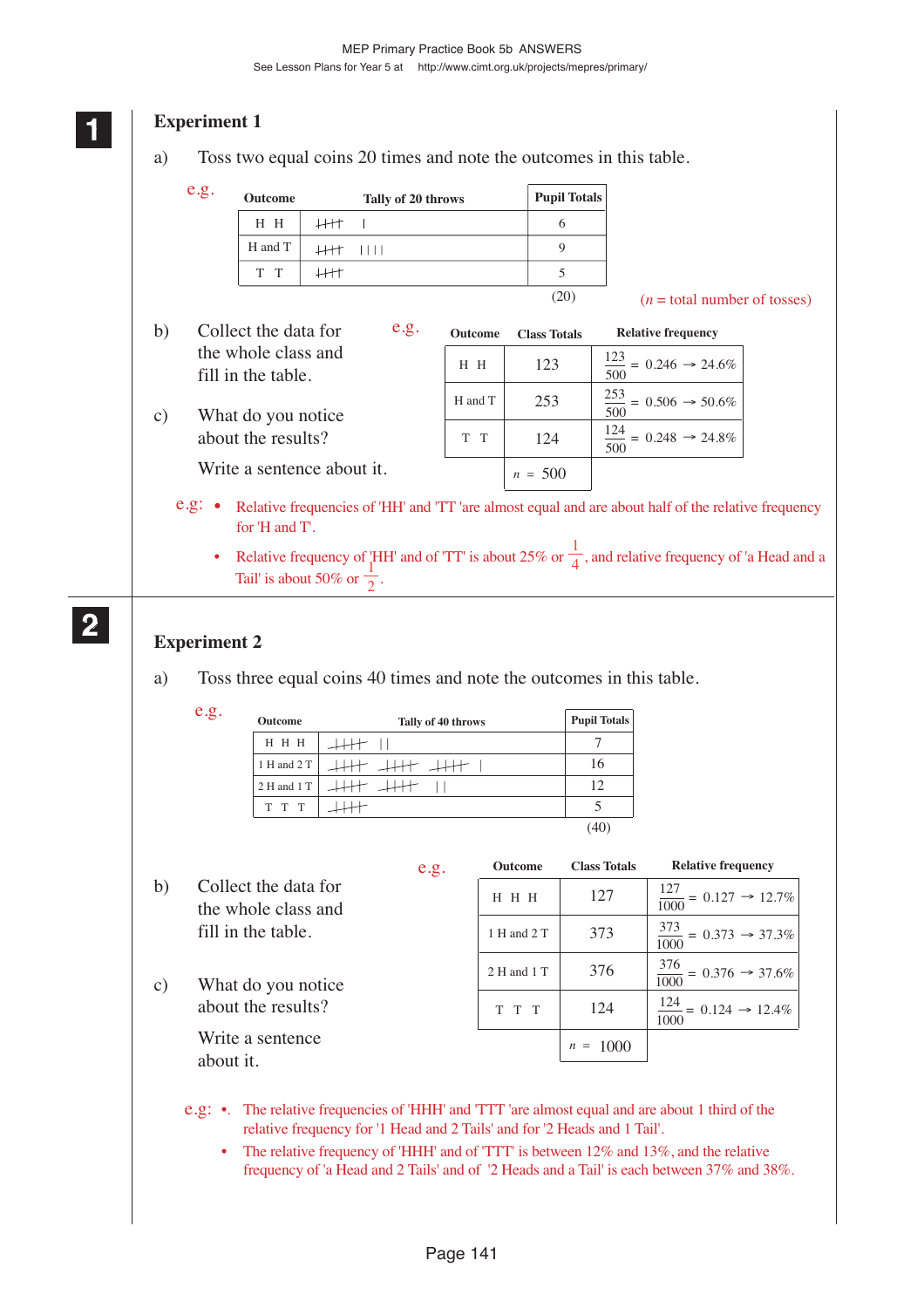## Throw two equal dice 72 times and write the data in the table.

# e.g. For a class of 30 pupils:

| Outcome     | Tally of 72 throws        | <b>Pupil</b><br><b>Total</b> | <b>Relative</b><br>frequency | <b>Class</b><br><b>Total</b> | <b>Relative</b><br>frequency | $\approx$  |
|-------------|---------------------------|------------------------------|------------------------------|------------------------------|------------------------------|------------|
| 1 and 1     |                           | 1                            | $\frac{1}{72}$               | 63                           | $\approx 0.0292$             | $(2.92\%)$ |
| 1 and 2     | $+$                       | 5                            | $\frac{5}{72}$               | 118                          | $\approx 0.0546$             | $(5.46\%)$ |
| 1 and 3     | Ш                         | $\overline{3}$               | $\frac{3}{72}$               | 120                          | $\approx 0.0556$             | $(5.56\%)$ |
| 1 and 4     | $\vert \vert \vert \vert$ | $\overline{4}$               | $\frac{4}{72}$               | 123                          | $\approx 0.0569$             | $(5.69\%)$ |
| 1 and 5     | $\Box$                    | 4                            | $\frac{4}{72}$               | 117                          | $\approx 0.0542$             | $(5.42\%)$ |
| 1 and $6$   | П                         | $\overline{2}$               | $\frac{2}{72}$               | 121                          | $\approx 0.0560$             | $(5.60\%)$ |
| 2 and 2     | Ш                         | 3                            | $\frac{3}{72}$               | 58                           | $\approx 0.0269$             | $(2.69\%)$ |
| 2 and 3     | $+$                       | 6                            | 6<br>$\overline{72}$         | 116                          | $\approx 0.0537$             | $(5.37\%)$ |
| $2$ and $4$ |                           | $\overline{4}$               | $\frac{4}{72}$               | 121                          | $\approx 0.0560$             | $(5.60\%)$ |
| 2 and 5     | Ш                         | 3                            | $\frac{3}{72}$               | 120                          | $\approx 0.0556$             | $(5.56\%)$ |
| $2$ and 6   | $+$                       | 5                            | $\frac{5}{72}$               | 118                          | $\approx 0.0546$             | $(5.46\%)$ |
| 3 and 3     | П                         | $\overline{2}$               | $\frac{2}{72}$               | 59                           | $\approx 0.0273$             | $(2.73\%)$ |
| 3 and 4     | $\vert \vert \vert \vert$ | $\overline{4}$               | $\frac{4}{72}$               | 121                          | $\approx 0.0560$             | $(5.60\%)$ |
| 3 and 5     | $\Box$                    | 3                            | $\frac{3}{72}$               | 121                          | $\approx 0.0560$             | $(5.60\%)$ |
| 3 and 6     | $\vert \vert \vert \vert$ | $\overline{4}$               | $\frac{4}{72}$               | 120                          | $\approx 0.0556$             | $(5.56\%)$ |
| 4 and 4     |                           | $\theta$                     | $\overline{0}$               | 60                           | $\approx 0.0278$             | (2.78%)    |
| 4 and 5     | $+$                       | 5                            | $\frac{5}{72}$               | 120                          | $\approx 0.0556$             | $(5.56\%)$ |
| $4$ and $6$ | Ш                         | $\overline{4}$               | $\frac{4}{72}$               | 119                          | $\approx 0.0550$             | $(5.50\%)$ |
| 5 and 5     | Ш                         | 3                            | $\frac{3}{72}$               | 61                           | $\approx 0.0282$             | $(2.82\%)$ |
| 5 and 6     | $\Box$                    | $\overline{4}$               | $\frac{4}{72}$               | 124                          | $\approx 0.0574$             | $(5.74\%)$ |
| $6$ and $6$ | Ш                         | 3                            | $\frac{3}{72}$               | 60                           | $\approx 0.0278$             | $(2.78\%)$ |
|             | $n =$                     | 72                           | $n =$                        | 2160                         |                              |            |

## **2 22 22**

Using the class data in *Question 1*, fill in this table where we deal with the **sum** of the two numbers thrown.

## e.g. Sample table for a class of 30 pupils:

| Sum                   | $\theta$         |   |                    | 3                   | 4                             |                               | 6           |                                     | 8                   | 9                    | 10                            | 11                  | 12                                                                | 13       |
|-----------------------|------------------|---|--------------------|---------------------|-------------------------------|-------------------------------|-------------|-------------------------------------|---------------------|----------------------|-------------------------------|---------------------|-------------------------------------------------------------------|----------|
| Frequency             | $\left( \right)$ | 0 | 63                 | 118                 |                               | 178 239                       | 297         | 362                                 | 299                 | 240                  | 180                           | 124                 | 60                                                                | $\Omega$ |
| Relative<br>frequency | $\theta$         | 0 | 63<br>2160<br>2.9% | 118<br>2160<br>5.5% | 178<br>2160                   | 239<br>2160<br>$8.2\%$  11.1% | 297<br>2160 | 362<br>2160<br>138% 168% 138% 11.1% | 299<br>2160         | 240<br>2160          | 180<br>2160<br>8.3%           | 124<br>2160<br>5.7% | 60<br>2160<br>2.8%                                                | $\theta$ |
| Probability           | 0                | 0 | 36                 | 36                  | $\overline{\mathbf{3}}$<br>36 | 4<br>36                       | 5<br>36     | $\overline{6}$<br>36                | $\frac{5}{2}$<br>36 | $\overline{4}$<br>36 | $\overline{\mathbf{3}}$<br>36 | 36                  | 36<br>2.8% 5.6% 8.3% 11.1% 13.8% 16.7% 13.8% 11.1% 8.3% 5.6% 2.8% | 0        |

What do you notice about the table? e.g.

- The relative frequencies are very close to the probabilities.
- The frequencies and relative frequencies for a sum of 2 and a sum of 12, (and for 3 and 11, 4 and 10, 5 and 9, 6 and 8) are very similar).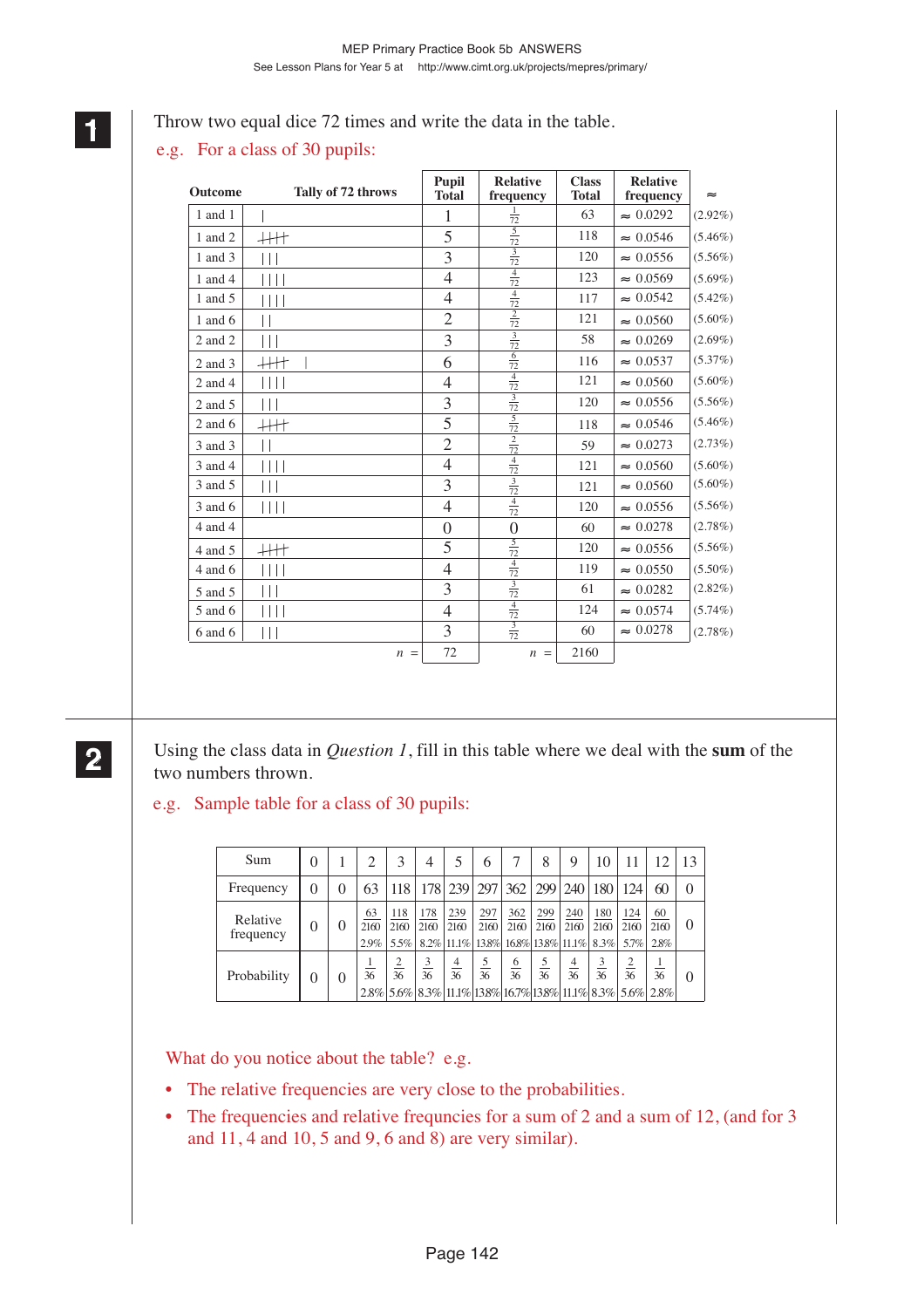Using the class data in *Question 1* on page 142, fill in this table where we deal with the **product** of the numbers thrown. Calculate in your exercise book.

 $2160$ 

Sample table for a class of 30 Ps, each throwing 2 dice 72 times:

e.g.

|                       |    |              |                |                |                |                |                | $n = 2100$     |                |                |                |                |              |              |                                                               |                |                |                                                                                                                                                                                                                                      |
|-----------------------|----|--------------|----------------|----------------|----------------|----------------|----------------|----------------|----------------|----------------|----------------|----------------|--------------|--------------|---------------------------------------------------------------|----------------|----------------|--------------------------------------------------------------------------------------------------------------------------------------------------------------------------------------------------------------------------------------|
| Product               |    |              |                | 4              |                | 6              | 8              | 9              | 10             | 12             | 15             | 16             | 18           | 20           | 24                                                            | 25             | 30             | 36                                                                                                                                                                                                                                   |
| Frequency             |    |              |                |                |                |                |                |                |                |                |                |                |              |              | 63 118 120 181 17 237 121 59 120 239 121 60 120 120 120 19 61 |                | 124            | 60                                                                                                                                                                                                                                   |
| Relative<br>frequency | 63 | 118          | 120            | 181            | 117            | 237            | 121            | 59             | 120            | 239            | 121            | 60             | 120          | 120          | 119                                                           | 61             | 124            | 60<br>$ 2.9\% 5.5\% 5.6\% 8.4\% 5.4\% 11\% 5.6\% 2.7\% 5.6\% 11.1\% 5.6\% 5.6\% 5.6\% 5.6\% 5.6\% 2.8\% 5.7\% 2.8\% 5.6\% 2.8\% 5.7\% 2.8\% 5.6\% 2.8\% 5.6\% 2.8\% 5.6\% 2.8\% 5.6\% 2.8\% 5.6\% 2.8\% 5.6\% 2.8\% 5.6\% 2.8\% 5.6$ |
| Probability           | 36 | $rac{2}{36}$ | $\frac{2}{36}$ | $\frac{3}{36}$ | $\frac{2}{36}$ | $\frac{4}{36}$ | $\frac{2}{36}$ | $\frac{1}{36}$ | $\frac{2}{36}$ | $\frac{4}{36}$ | $\frac{2}{36}$ | $\frac{1}{36}$ | $rac{2}{36}$ | $rac{2}{36}$ | $\frac{2}{36}$                                                | $\frac{1}{36}$ | $\frac{2}{36}$ | $\frac{1}{36}$<br>$\approx$ 2.8% 5.6% 5.6% 3.6% 3.6% 5.6% 1.1.1% 5.6% 3.6% 1.1.1% 5.6% 2.8% 5.6% 5.6% 5.6% 2.8% 5.6% 2.8%                                                                                                            |

**2 22 22**

> **3 33 33**

**1 11 11**

What is the **probability** of these events happening?



A cuboid which measured 1.5 cm by 2 cm by 2.5 cm was used as a dice. The cuboid was thrown 1000 times and the frequency of each outcome was noted in the table.

| <b>Outcome</b>           | Frequency | <b>Relative</b><br>frequency |
|--------------------------|-----------|------------------------------|
|                          | 145       | 14.5%                        |
| $\overline{c}$           | 168       | 16.8%                        |
| 3                        | 189       | 18.9%                        |
|                          | 186       | 18.6%                        |
| $\overline{\mathcal{L}}$ | 162       | 16.2%                        |
| 6                        | 150       | 15%                          |
|                          | (1000)    |                              |

c) What is the **relative frequency** of each of the 3 sizes of face?

- a) Calculate the **relative frequency** for each outcome and complete the table.
- b) If the sum of the numbers on any two opposite faces is 7, which numbers are written on the two:

| i) largest faces $\begin{vmatrix} 3 & \text{and} & 4 \end{vmatrix}$ |  |
|---------------------------------------------------------------------|--|
| ii) smallest faces?   1   and $ 6 $                                 |  |
| largest middle-sized smallest                                       |  |
| $37.5\%$ $33\%$ $29.5\%$                                            |  |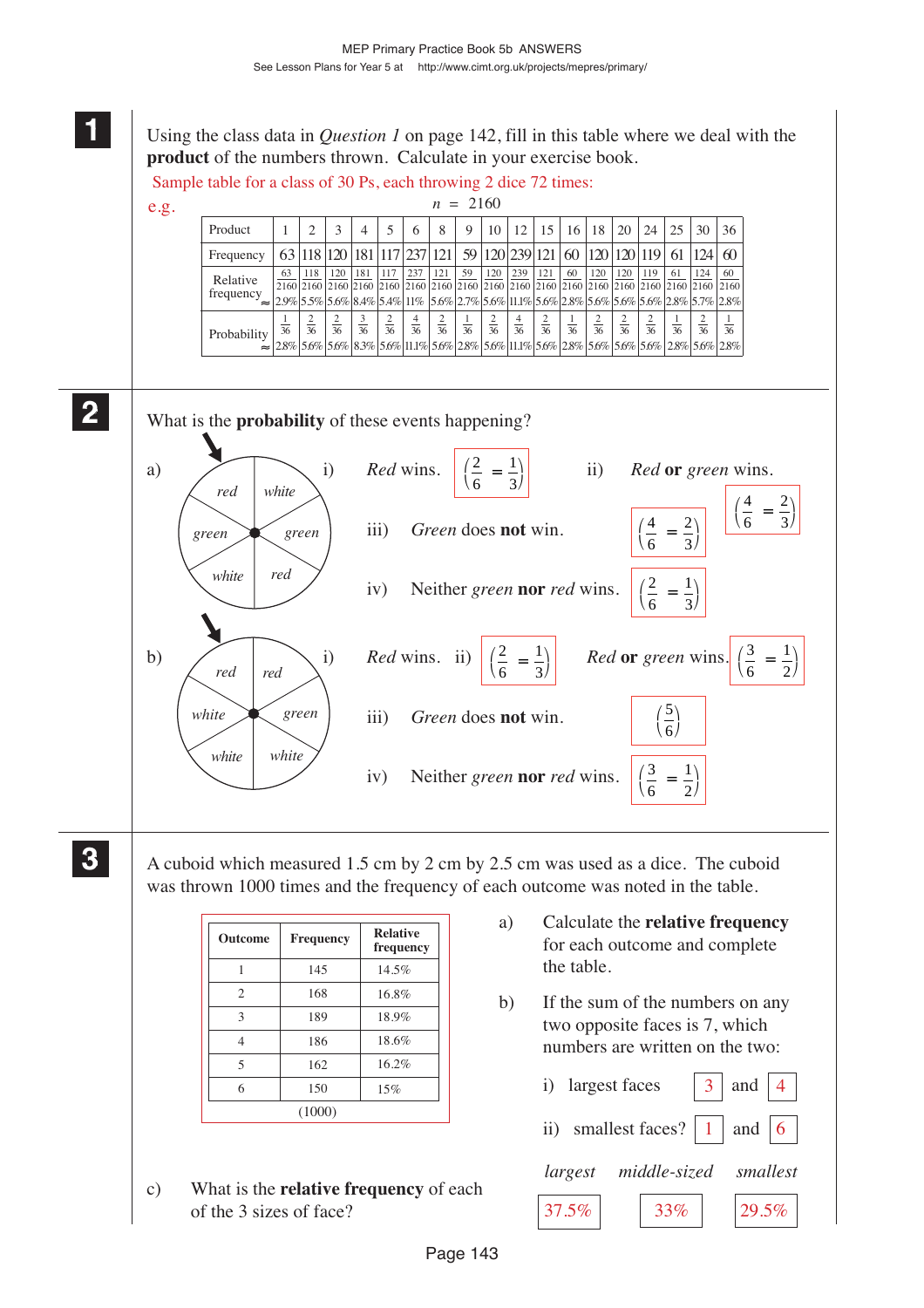**1 11 <sup>11</sup>** If the wheel is spun, what is the probability of these outcomes? Complete the table. A marble is dropped into this maze and has an equal chance of falling to the left or to the right. a) In how many ways can the marble come out at:  $A \begin{array}{|c|c|c|c|c|} A & B & B & 5 & C \end{array}$  $D | 10 | E | 5 | F?$ b) How many routes are there altogether? c) What is the probability of each outcome? Sue used this hexagon-based pyramid as a dice. It has 7 written on its hexagon base and 1, 2, 3, 4, 5 and 6 written on its triangular faces. Sue threw the dice 100 times and noted the numbers it landed on. She wrote how many times (**frequency**) the dice landed on each number (**outcome**) in this table. a) Fill in the bottom row of the table to show the **ratio** of the number of times a number was landed on to the total number of throws (**relative frequency**). b) How many times did Sue throw: i) at least a 4 **2 22 22** ↓ ABCD E F **3 33 33** 4  $\mathcal{E}_{\mathcal{C}}$  $\sim$  $6 \mid \lambda$ Un 7 *Top view Side view*  $\sim$  $\frac{6}{1}$ *Bottom view* 1 6 1 6 1 6 1 6 1 6 1 6 2 6  $=\frac{1}{3}$   $\frac{5}{6}$  $rac{5}{6}$ Outcome  $1234456$ Probability At least  $5$  At most  $5$ Outcome  $A \mid B \mid C \mid D \mid E \mid F$ Probability  $\frac{1}{2}$ 32 5 32 10 32 10 32 5 32 1 32  $1 \parallel B \parallel 5 \parallel C \parallel 10$  $10$   $E \mid 5$   $F$ ? 1 32 11 Outcome  $1 \t 2 \t 3 \t 4 \t 5 \t 6$ Frequency 7 Relative frequency 12 | 13 | 10 | 12 | 14 | 28 1 11 100 12 100 13 100 10 100 12 100 14 100 28 100 64

ii) at most a 4?

46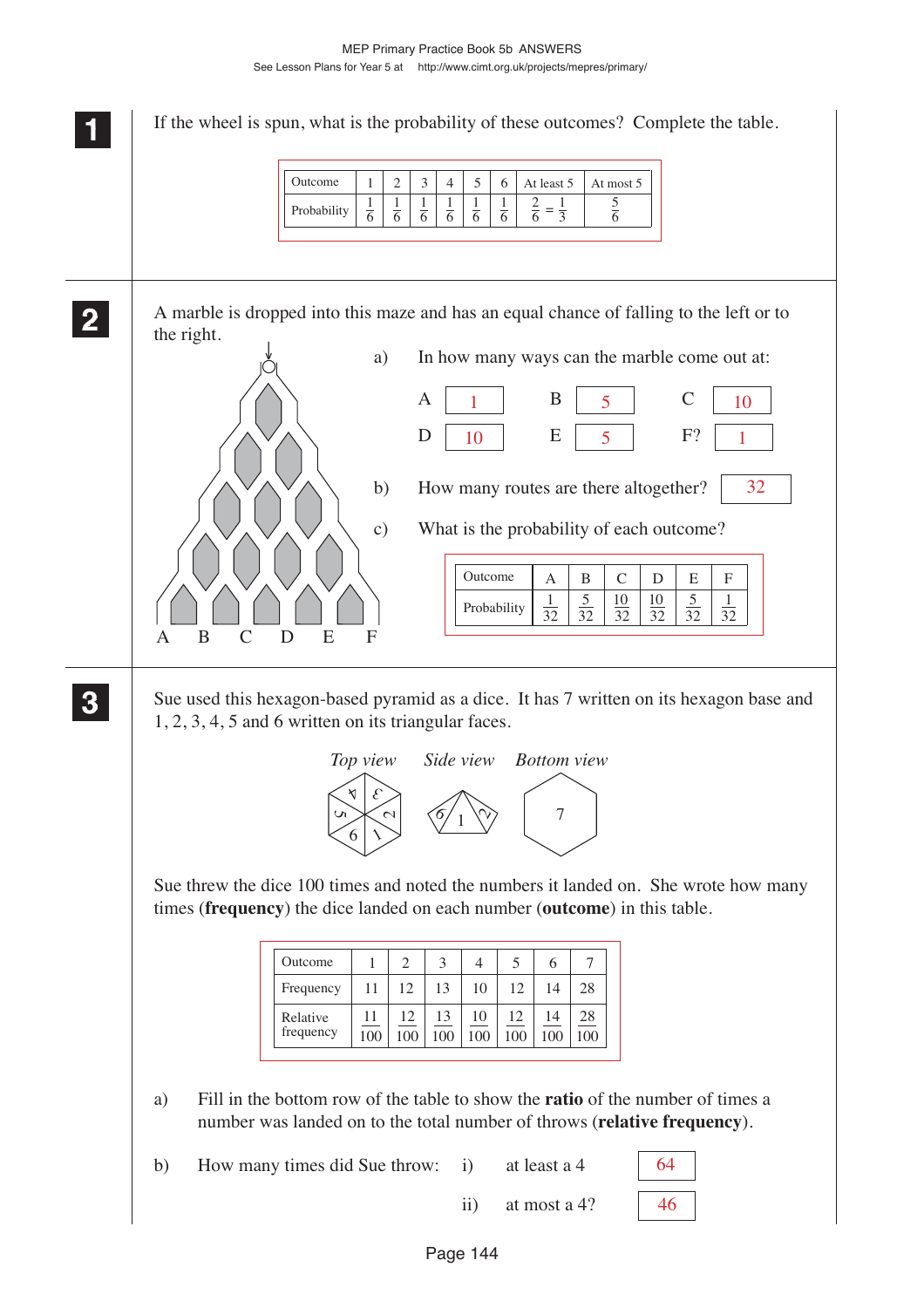| A bag of sweets contains 8 mints, 6 toffees and 2 boiled fruits, all wrapped in foil and<br>all the same size and shape.                                                                                                                                                                                                                                                                                                                                                                                       |
|----------------------------------------------------------------------------------------------------------------------------------------------------------------------------------------------------------------------------------------------------------------------------------------------------------------------------------------------------------------------------------------------------------------------------------------------------------------------------------------------------------------|
| You take one sweet from the bag with your eyes closed. What is the probability that it is:                                                                                                                                                                                                                                                                                                                                                                                                                     |
| a boiled fruit<br>a toffee<br>b)<br>a mint<br>a)<br>$\mathbf{c})$                                                                                                                                                                                                                                                                                                                                                                                                                                              |
| $\frac{7}{ }$<br>not a mint<br>not a toffee<br>a mint or a toffee?<br>f)<br>d)<br>$\epsilon$ )<br>8                                                                                                                                                                                                                                                                                                                                                                                                            |
| If the wheel is spun, what is the probability of each outcome? Complete the table.                                                                                                                                                                                                                                                                                                                                                                                                                             |
| $\overline{c}$<br>3<br>5<br>Outcome<br>6<br>7<br>8<br>$\geq 7$<br>$\leq 4$<br>prime number<br>$\mathbf{1}$<br>4<br>N.B. 1 is <u>not</u> a prime number<br>$rac{2}{8}$<br>$\frac{4}{8}$<br>4<br>$\frac{1}{8}$<br>$\frac{1}{8}$<br>as it has only one factor, 1.<br>$\frac{1}{8}$<br>$\frac{1}{8}$<br>$rac{1}{8}$<br>$\frac{1}{8}$<br>$\frac{1}{8}$<br>$\frac{1}{8}$<br>Probability<br>$\overline{8}$<br>A prime number has 2 factors,<br>1<br>$\frac{1}{4}$<br>$\frac{1}{2}$<br>itself and 1.<br>$\overline{2}$ |
| A dice is thrown 100 times and a tally is kept of the numbers thrown.<br>The table shows the number of times (frequency) that each number (outcome) is thrown.                                                                                                                                                                                                                                                                                                                                                 |
| Outcome<br>2<br>3<br>5<br>1<br>4<br>६<br>Frequency<br>12<br>11<br>14<br>13<br>26<br>24<br><u>12</u><br>Relative<br>11<br><u>13</u><br>26<br>$\frac{24}{1}$<br><u>14</u><br>$\overline{100}$<br>$\overline{100}$<br>$\overline{100}$<br>100<br>100<br>frequency<br>100                                                                                                                                                                                                                                          |
| Fill in the bottom row of the table to show the relative frequency.<br>a)                                                                                                                                                                                                                                                                                                                                                                                                                                      |
| <b>Biased</b><br>Do you think that the dice is <b>biased</b> or <b>unbiased</b> ?<br>b)                                                                                                                                                                                                                                                                                                                                                                                                                        |
| Give a reason for your answer.                                                                                                                                                                                                                                                                                                                                                                                                                                                                                 |
| If it was a fair dice we would expect each outcome to have the same                                                                                                                                                                                                                                                                                                                                                                                                                                            |
| frequency but 5 and 6 were thrown almost twice as often.                                                                                                                                                                                                                                                                                                                                                                                                                                                       |
| A bag contains 100 balls, each marked with a natural number from 1 to 100.<br>You take out a ball with your eyes closed. What is the probability that it is:                                                                                                                                                                                                                                                                                                                                                   |
| 33<br>$\frac{1}{2}$<br>a multiple of 3<br>an even number<br>b)<br>a)<br>100                                                                                                                                                                                                                                                                                                                                                                                                                                    |
| 10<br>67<br>not a multiple of 3<br>a multiple of 10<br>d)<br>$\mathbf{c})$<br>100<br>100<br>10                                                                                                                                                                                                                                                                                                                                                                                                                 |
| $\frac{9}{10}$<br>10<br>not a multiple of 10<br>a square number?<br>e)<br>f)<br>100<br>10                                                                                                                                                                                                                                                                                                                                                                                                                      |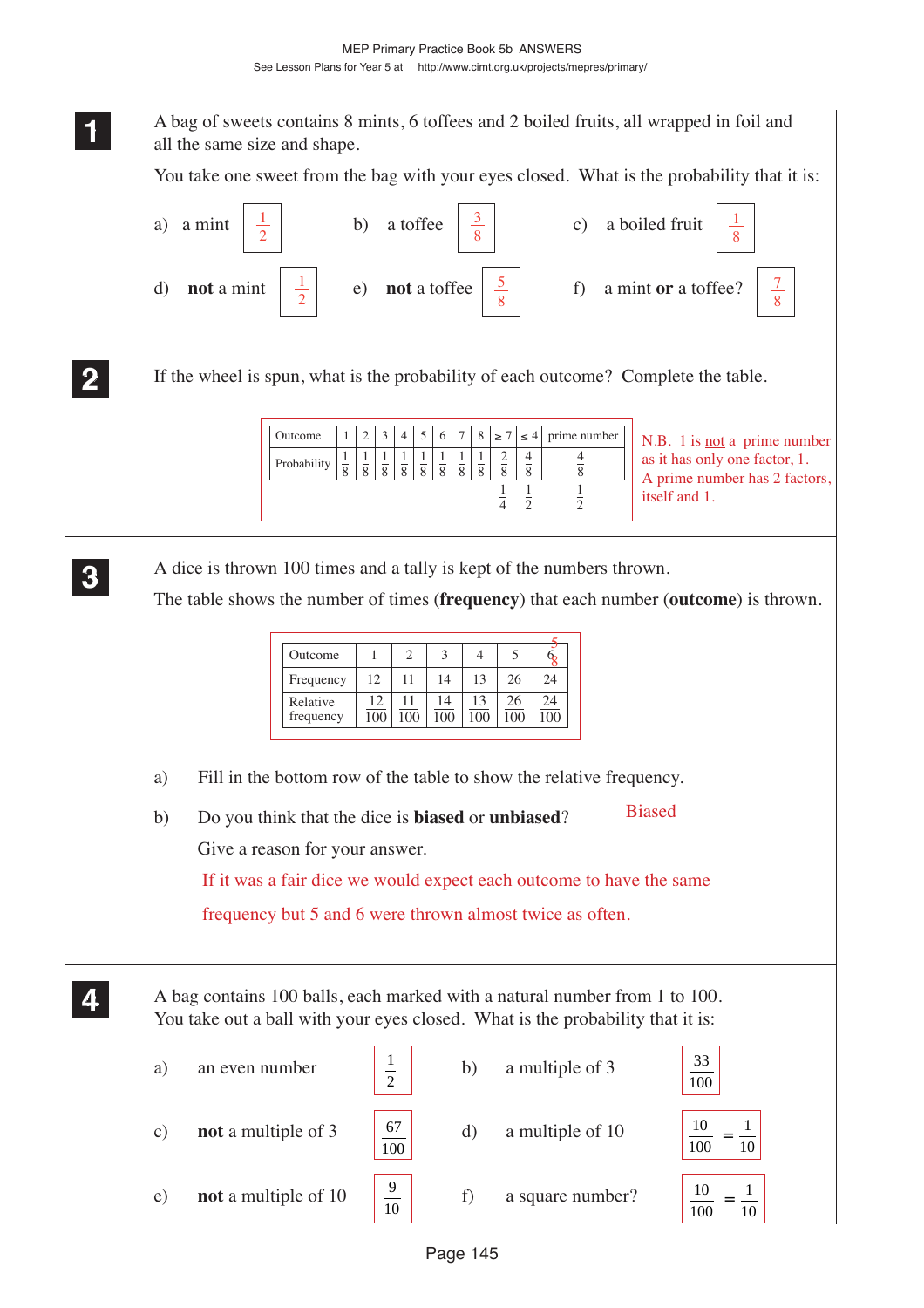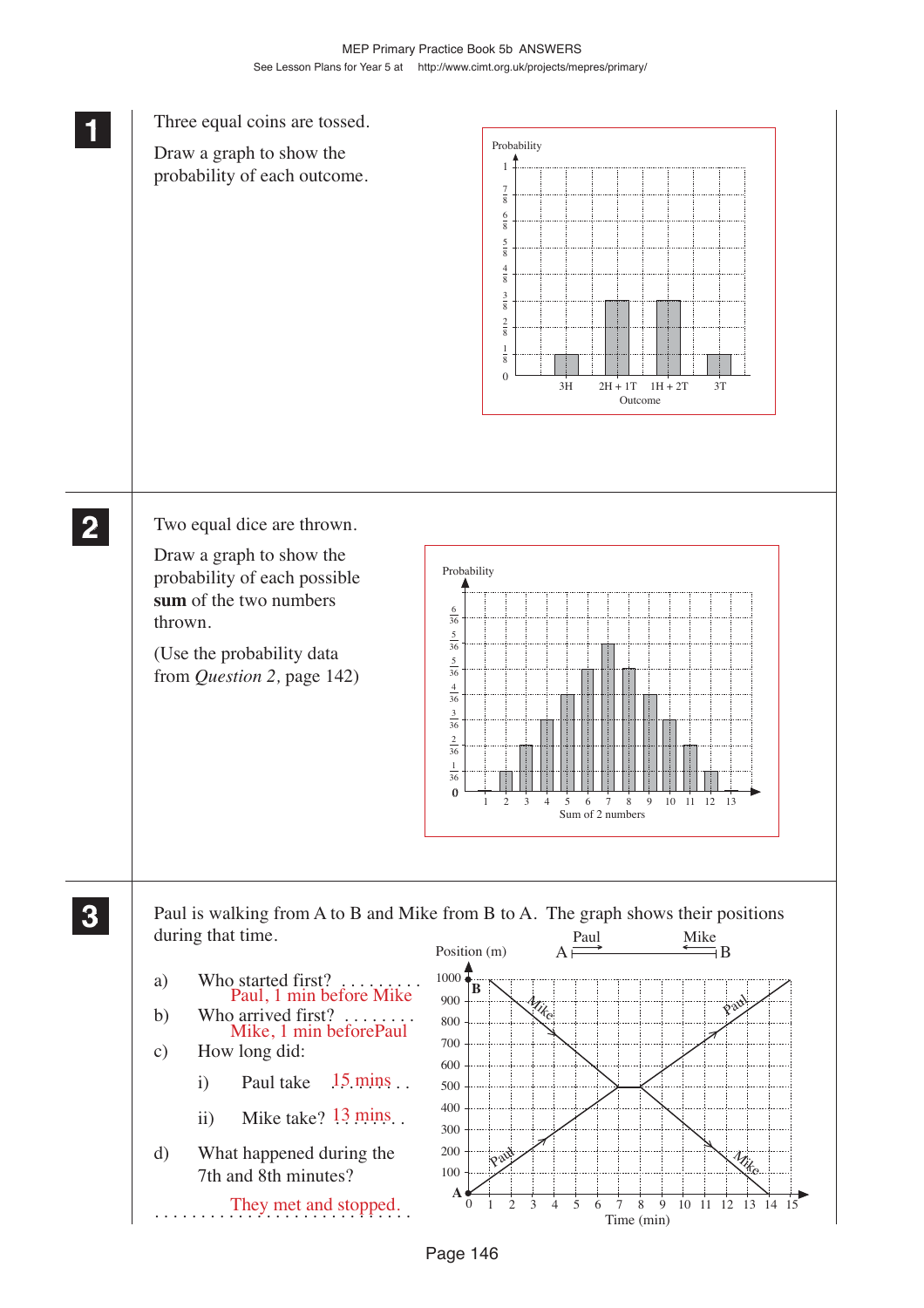

Page 147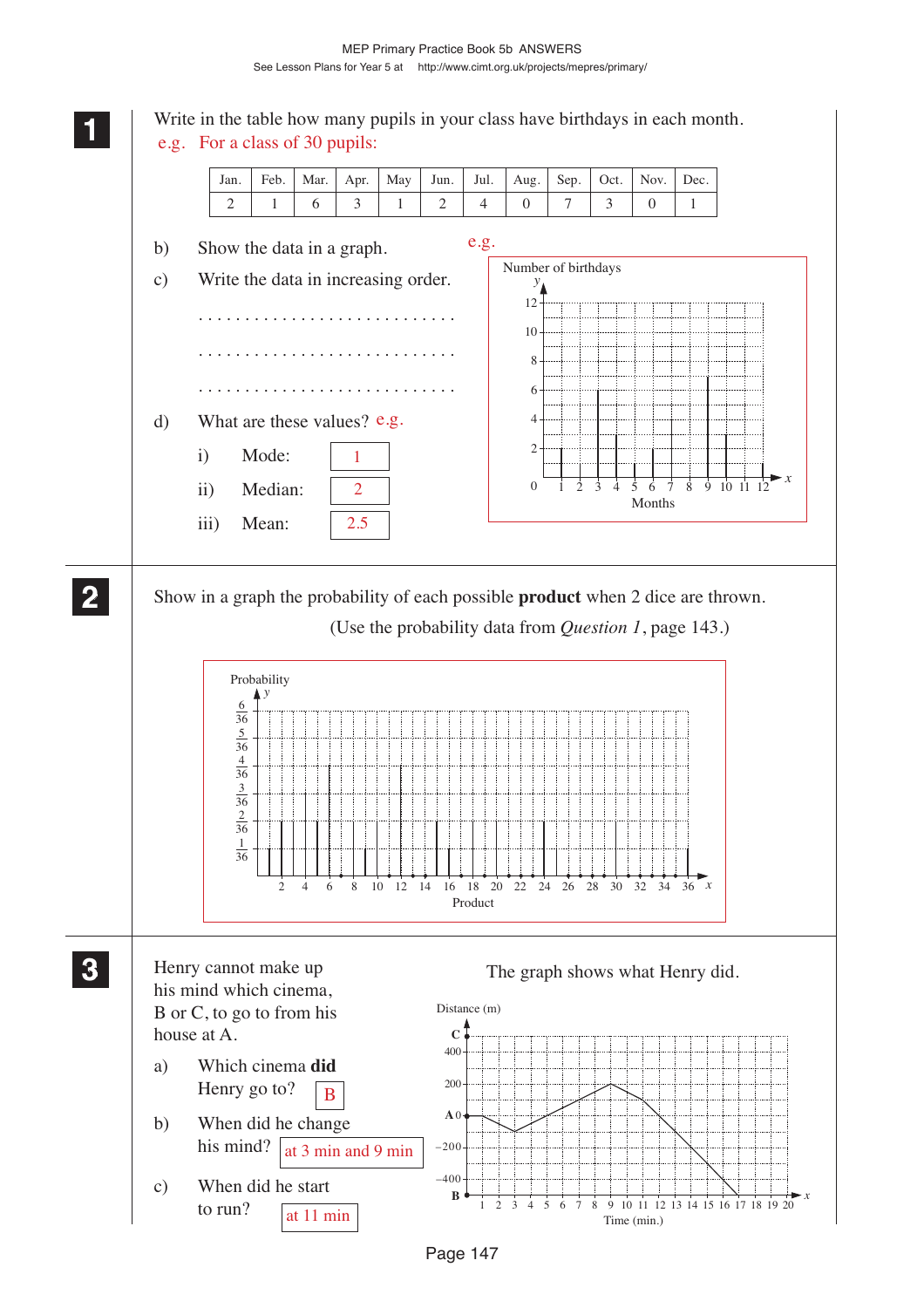|   | Two groups of pupils are in a competition to see which of them does better in a maths<br>test out of 8 marks.<br>Both groups contain 8 pupils but their marks are similar. They need one overall mark<br>for each group to make the comparison easier and decide to use the <b>mean</b> value.<br>Calculate the mean mark for each group and compare them. Fill in the missing sign.<br><b>Group B</b> : $6, 6, 6, 7, 6, 7, 8, 8$<br><b>Group A:</b> $8, 8, 7, 5, 6, 8, 6, 7$ (marks)<br>Mean: $\frac{8+8+7+5+6+8+6+7}{8} = \frac{55}{8}$ Mean: $\frac{6+6+6+7+6+7+8+8}{8} = \frac{54}{8}$<br>$= 6.75$<br>$= 6.875$ |
|---|---------------------------------------------------------------------------------------------------------------------------------------------------------------------------------------------------------------------------------------------------------------------------------------------------------------------------------------------------------------------------------------------------------------------------------------------------------------------------------------------------------------------------------------------------------------------------------------------------------------------|
|   | Solve the problem in your exercise book and write the answer here.<br>Two groups of children collected blackberries. There were 6 children in <b>Group A</b> and<br>8 children in Group B.                                                                                                                                                                                                                                                                                                                                                                                                                          |
|   | The members of <b>Group A</b> collected these amounts of blackberries:                                                                                                                                                                                                                                                                                                                                                                                                                                                                                                                                              |
|   | $1.2 \text{ kg}$ , 0.8 kg, 1.6 kg, 2.4 kg, 0.6 kg, 0.9 kg                                                                                                                                                                                                                                                                                                                                                                                                                                                                                                                                                           |
|   | The members of Group B collected these amounts of blackberries:                                                                                                                                                                                                                                                                                                                                                                                                                                                                                                                                                     |
|   | 0.9 kg, 1.4 kg, 1.2 kg, 0.6 kg, 2 kg, 1 kg, 0.45 kg, 0.7 kg                                                                                                                                                                                                                                                                                                                                                                                                                                                                                                                                                         |
|   | Which group worked harder?                                                                                                                                                                                                                                                                                                                                                                                                                                                                                                                                                                                          |
|   | Mean of <i>Group A</i> : $\frac{1.2 + 0.8 + 1.6 + 2.4 + 0.6 + 0.9}{6} = \frac{7.5}{6} = 1.25$ (kg)                                                                                                                                                                                                                                                                                                                                                                                                                                                                                                                  |
|   | Mean of <i>Group B</i> : $\frac{0.9 + 1.4 + 1.2 + 0.6 + 2 + 1 + 0.45 + 0.7}{8}$ (kg)                                                                                                                                                                                                                                                                                                                                                                                                                                                                                                                                |
|   | $=\frac{8.25}{8}$ (kg) = 1.03125 kg $\approx$ 1.03 kg                                                                                                                                                                                                                                                                                                                                                                                                                                                                                                                                                               |
|   | Answer:<br>The children in Group A worked harder as they gathered more blackberries per<br>person on average than those in Group B.                                                                                                                                                                                                                                                                                                                                                                                                                                                                                 |
| 3 | Draw graphs to show the data from <i>Question 2</i> .<br>Draw a <i>red</i> horizontal line at each <b>mean</b> .                                                                                                                                                                                                                                                                                                                                                                                                                                                                                                    |
|   | <b>Group A</b><br><b>Group B</b>                                                                                                                                                                                                                                                                                                                                                                                                                                                                                                                                                                                    |
|   |                                                                                                                                                                                                                                                                                                                                                                                                                                                                                                                                                                                                                     |

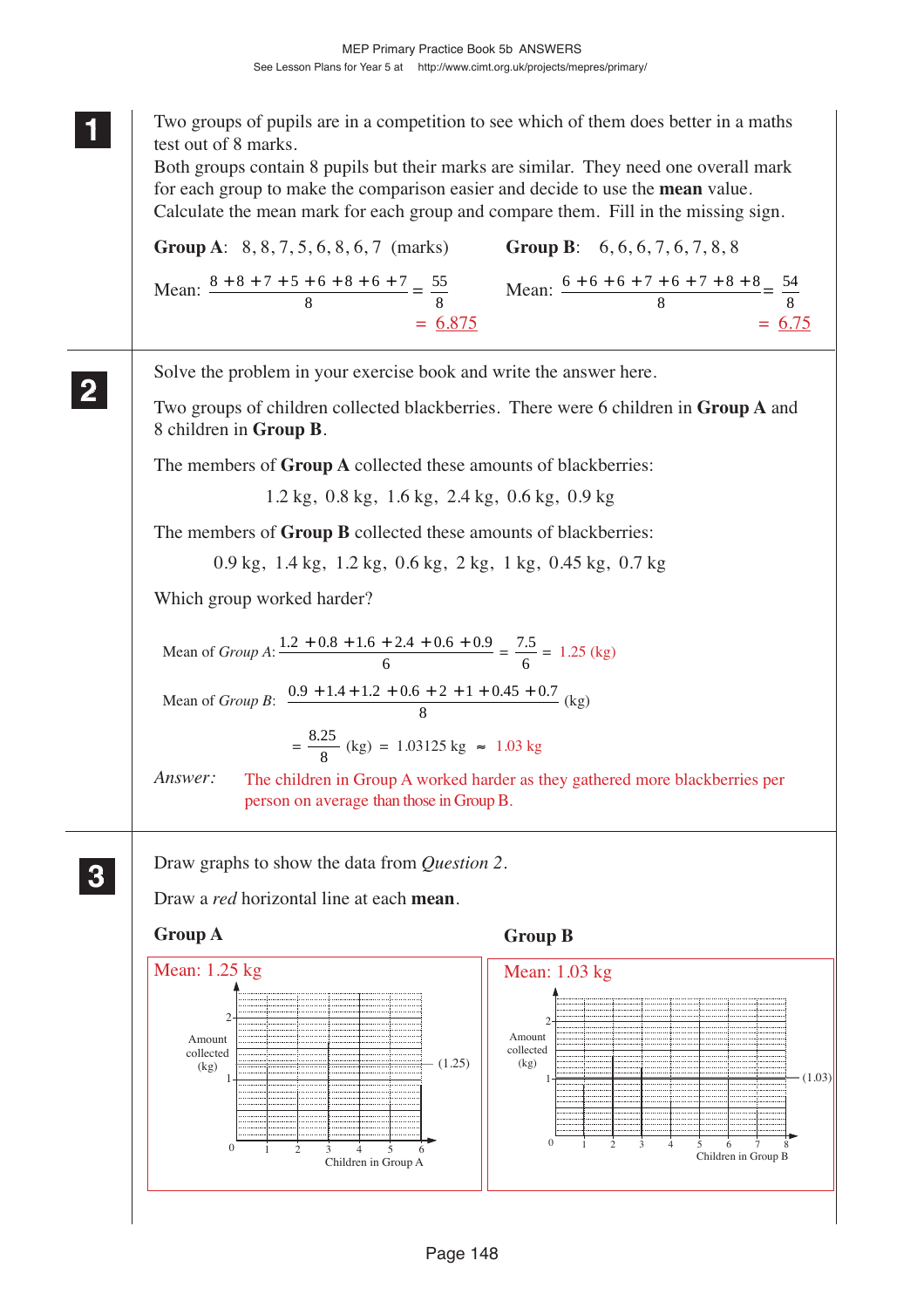| The ages of the members of the <i>Cabbage</i> family are:                                                                                                                                                                                      |  |  |  |  |  |  |  |  |
|------------------------------------------------------------------------------------------------------------------------------------------------------------------------------------------------------------------------------------------------|--|--|--|--|--|--|--|--|
| 1 year, 3 years, 33 years, 34 years and 65 years                                                                                                                                                                                               |  |  |  |  |  |  |  |  |
| The ages of the members of the <i>Parsnip</i> family are:                                                                                                                                                                                      |  |  |  |  |  |  |  |  |
| 10 years, 12 years, 19 years, 21 years, 42 years and 43 years.                                                                                                                                                                                 |  |  |  |  |  |  |  |  |
| Calculate the mean age of each family.                                                                                                                                                                                                         |  |  |  |  |  |  |  |  |
| a)                                                                                                                                                                                                                                             |  |  |  |  |  |  |  |  |
| Cabbage family: $\frac{1+3+33+34+65}{5} = \frac{136}{5} = 27.2$ (years)                                                                                                                                                                        |  |  |  |  |  |  |  |  |
| <i>Parsnip</i> family: $\left  \frac{10 + 12 + 19 + 21 + 42 + 43}{6} \right  = \frac{147}{6} = 24.5$ (years)                                                                                                                                   |  |  |  |  |  |  |  |  |
| Both families are working in their gardens. Which family do you think will be<br>b)<br>able to do more work? Give a reason for your answer.<br>The Parsnip family would be able to do more work in the garden because all of them<br>can work. |  |  |  |  |  |  |  |  |
| One summer's day in Budapest, the temperature was noted every two hours and<br>recorded in this table.                                                                                                                                         |  |  |  |  |  |  |  |  |
| Time (hours) 0 2 4 6 8 10 12 14 16 18 20 22 24<br>Temperature 10.6 10.0 9.5 11.1 15.2 20.9 25.0 28.3 29.0 26.1 21.0 17.4 13.0                                                                                                                  |  |  |  |  |  |  |  |  |
| $({}^{\circ}C)$                                                                                                                                                                                                                                |  |  |  |  |  |  |  |  |
| Calculate the <b>mean</b> of the temperatures on that day<br>Mean: $\frac{237.1}{13} \approx \frac{18.2}{}$ (°C)<br>a)<br>from the given data.                                                                                                 |  |  |  |  |  |  |  |  |
| Write the data in increasing order then find the <b>mode</b> and <b>median</b> .<br>b)                                                                                                                                                         |  |  |  |  |  |  |  |  |
| 9.5, 10.0, 10.6, 11.1, 13.0, 15.2, 17.4, 20.9, 21.0, 25.0, 26.1, 28.3, 29.0                                                                                                                                                                    |  |  |  |  |  |  |  |  |
| Mode: Any or all of these temperatures (as each occurs once)<br>Median: 17.4°C                                                                                                                                                                 |  |  |  |  |  |  |  |  |
| One winter's day in Budapest, the temperature was noted every two hours and<br>recorded in this table.                                                                                                                                         |  |  |  |  |  |  |  |  |
| Time (hours) 0 2 4 6 8 10 12 14 16 18 20 22 24<br>Temperature $-10$ $-11$ $-11$ $-10$ $-8$ $-3$ 1 4 5 2 0 $-4$ $-8$                                                                                                                            |  |  |  |  |  |  |  |  |
| (°C)                                                                                                                                                                                                                                           |  |  |  |  |  |  |  |  |
| Calculate the <b>mean</b> of the temperatures on that day<br>a)<br>Mean:<br>$-4^{\circ}$ C<br>from the given data.                                                                                                                             |  |  |  |  |  |  |  |  |
| Write the data in increasing order then find the <b>mode</b> and <b>median</b> .<br>b)                                                                                                                                                         |  |  |  |  |  |  |  |  |
| $-11, -11, -10, -10, -8, -8, -4, -3, 0, 1, 2, 4, 5$                                                                                                                                                                                            |  |  |  |  |  |  |  |  |
| Mode: $\begin{vmatrix} -11 & \text{or} -10 & \text{or} -8 \end{vmatrix}$<br>Median: $\vert -4^{\circ}C \vert$                                                                                                                                  |  |  |  |  |  |  |  |  |
|                                                                                                                                                                                                                                                |  |  |  |  |  |  |  |  |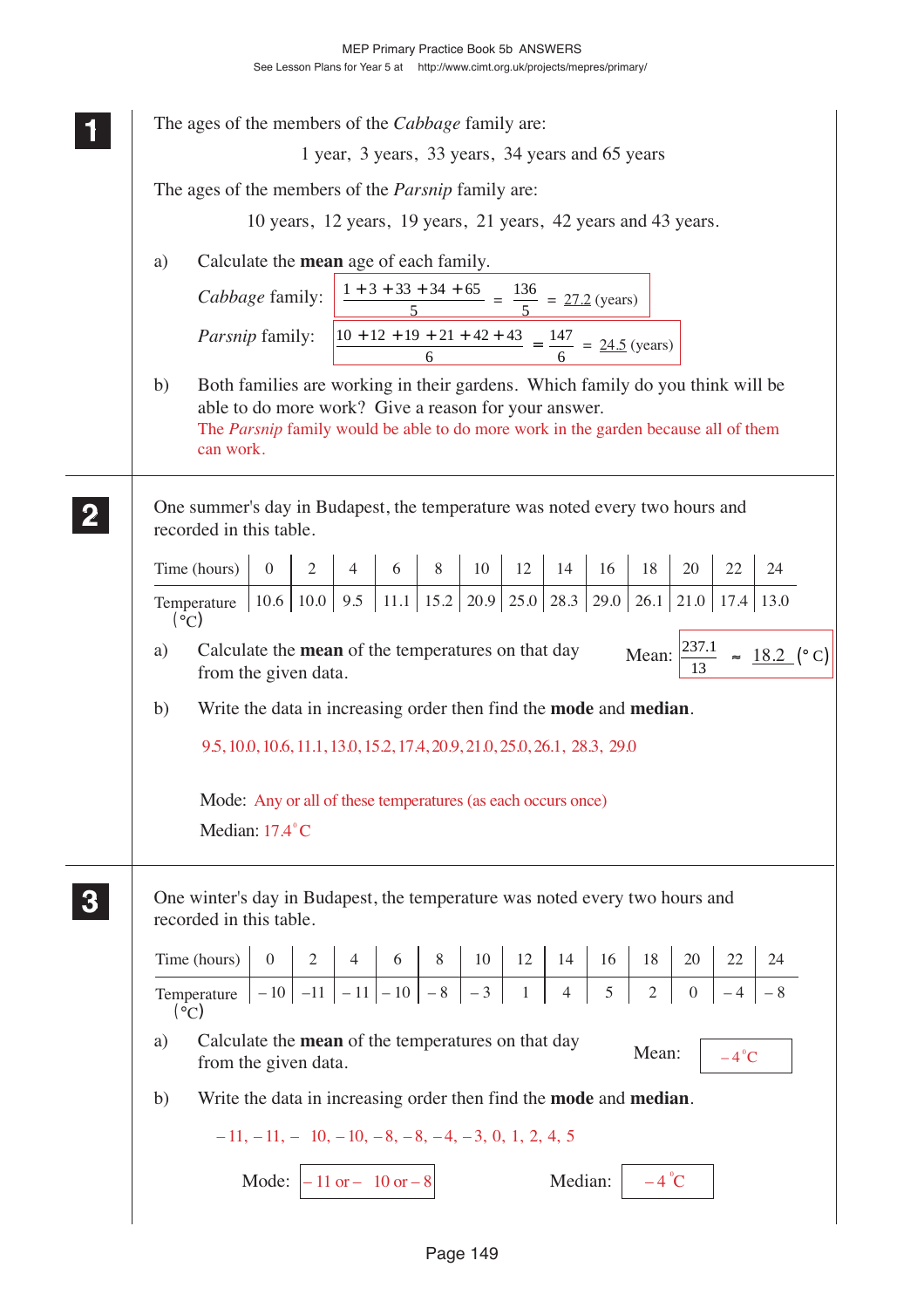**<sup>11</sup>** Mike is growing two different varieties of tomato plants in his greenhouse.

During one week, he keeps a record of the number of tomatoes he picks from each type of plant and notes the data in a table.

| Day       | Mon | Tue | Wed | Thu | Fri | Sat | Sun |
|-----------|-----|-----|-----|-----|-----|-----|-----|
| Variety A |     |     |     |     |     |     |     |
| Variety B |     |     |     |     |     |     |     |

# a) For **Variety A**, what is the:

**1 11**

**2 22 22**

| i) Mode: $5$<br>ii) Median: 4 |  | iii) Mean: $\frac{22}{7} = 3\frac{1}{7}$ |  |
|-------------------------------|--|------------------------------------------|--|
|-------------------------------|--|------------------------------------------|--|

- b) For **Variety B**, what is the:
	- i) Mode: 3 iii) Median: 5 iii) Mean:  $\frac{36}{7} = 5\frac{1}{7}$

c) Compare the two sets of data. Which variety do you think is best and why? Variety B is best, as it produces more tomatoes per day on average.

A group of pupils took tests in 4 subjects: English, Mathematics, History and Geography. Each test was out of 10 marks. The teacher wrote the results in this table.

|                          | English        | Mathematics | History        | Geography      | Mean mark<br>per pupil |
|--------------------------|----------------|-------------|----------------|----------------|------------------------|
| Anne                     | $\overline{7}$ | 8           | 6              |                |                        |
| <b>Brenda</b>            | 8              | 8           | 7              | 5              | 7                      |
| Claire                   | 9              | 10          | 9              | 8              | 9                      |
| Darren                   | $\overline{7}$ | 9           | 9              | $\overline{7}$ | 8                      |
| Ella                     | 10             | $\mathbf Q$ | 5              | 8              | 8                      |
| Freddy                   | 8              | 10          | 6              | 5              | 7.25                   |
| Graham                   | $\tau$         | $\mathbf Q$ | $\overline{7}$ | 9              | 8                      |
| Mean mark<br>per subject | 8              | 9           |                |                |                        |

a) Complete the table by calculating: i) the mean mark per **pupil**

ii) the mean mark per **subject**.

easiest.

Claire

b) Which pupil did best overall?

- c) Which subject did the pupils find: i) easiest
- Pupils found the Mathematics test
	- ii) most difficult? Pupils found History and Geography equally most difficult.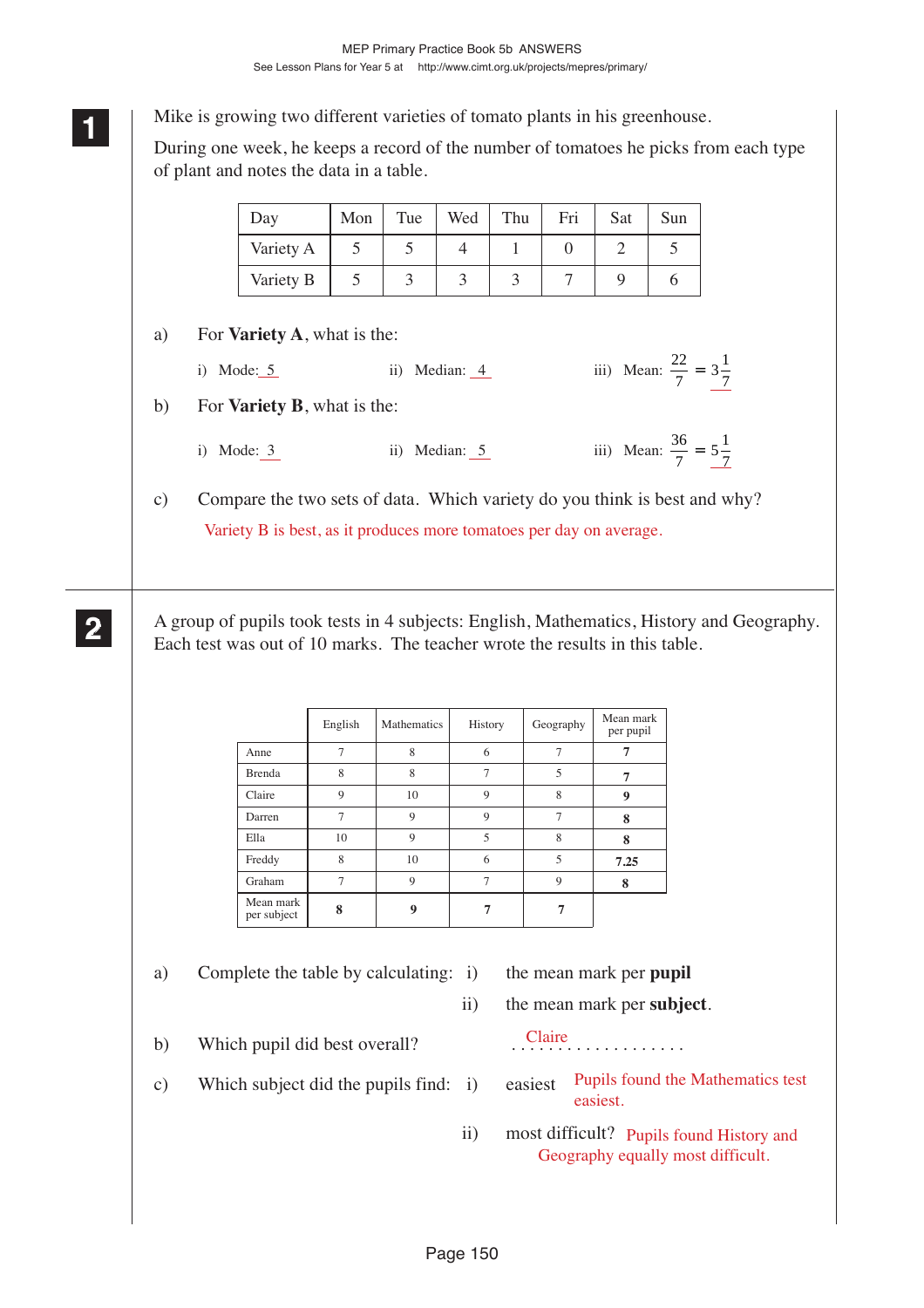|                                                        | Calculator not allowed                                                                                                                                                                                                                                                                                                                                                                 |
|--------------------------------------------------------|----------------------------------------------------------------------------------------------------------------------------------------------------------------------------------------------------------------------------------------------------------------------------------------------------------------------------------------------------------------------------------------|
| KS2A                                                   | Write in the <b>missing</b> numbers.                                                                                                                                                                                                                                                                                                                                                   |
| 1999<br>Q.I                                            | $(4 \times 3) +   5   = 17$<br>a)<br>$[1$ mark]                                                                                                                                                                                                                                                                                                                                        |
|                                                        | b) $(5 \times 5) -   3   = 22$<br>$[1$ mark]                                                                                                                                                                                                                                                                                                                                           |
| $\mathbf{2}$<br>KS2A<br>1999<br>Q.I2                   | Calculator not allowed<br>Calculate $459 \times 6$<br>$[1$ mark]<br>459<br>$459 \times 6 = 2400 + 300 + 54 = 2754$<br>$\times$ 6<br><sub>or</sub><br>2754<br>$3\,5$                                                                                                                                                                                                                    |
| 3<br>KS2B<br>1999                                      | Calculator allowed<br>Write the number that is the nearest to 5000 which uses all the digits $4, 5, 6$ and $8$ .                                                                                                                                                                                                                                                                       |
| Q.9                                                    | 4 8 6 5<br>$[1$ mark]                                                                                                                                                                                                                                                                                                                                                                  |
|                                                        | Practise calculation.<br>a)<br>b)<br>$\mathcal{C}$ )<br>2 2 0 8 1 7<br>2 0 8 1 7<br>8 3 6 0 5<br>$4 \ 0 \ 5 \ 3$<br>6 7 0 9 2<br>×<br>4<br>1   0   4   1   0   4<br>$5 \quad 3 \quad 7$<br>$\frac{1}{2}$<br>5 0 5 0 5<br>$\ddot{}$<br>┿<br>7 <sup>1</sup><br>$\mathbf{0}$<br>$\overline{4}$<br>7:<br>$\overline{0}$<br>1<br>$\begin{array}{cccc} 7 & 9 & 4 & 7 \end{array}$<br>-9<br>1 |
| $\overline{\mathbf{5}}$<br><b>HMC</b><br>2002<br>Age 9 | We have 80 books altogether. They are arranged on 3 shelves.<br>If we moved 7 books from the top shelf to the middle shelf and took 8 books away<br>from the bottom shelf, there would be an equal number of books on each shelf.<br>How many books are on each shelf?                                                                                                                 |
|                                                        | e.g.<br>Number of books: 80 Number of books to be moved: 7<br>Number of books to be taken away completely: 8<br>Number of books left: $80 - 8 = 72$<br>Number of books on each of 3 shelves if equal: $72 \div 3 = 24$<br>$24 + 7 = 31$<br>Actual number of books on: top shelf:<br>middle shelf: $24 - 7 = 17$<br>$24 + 8 = 32$<br>bottom shelf:                                      |
|                                                        | There are 31 books on the top shelf, 17 books on the middle shelf and<br>Answer:<br>32 books on the bottom shelf.                                                                                                                                                                                                                                                                      |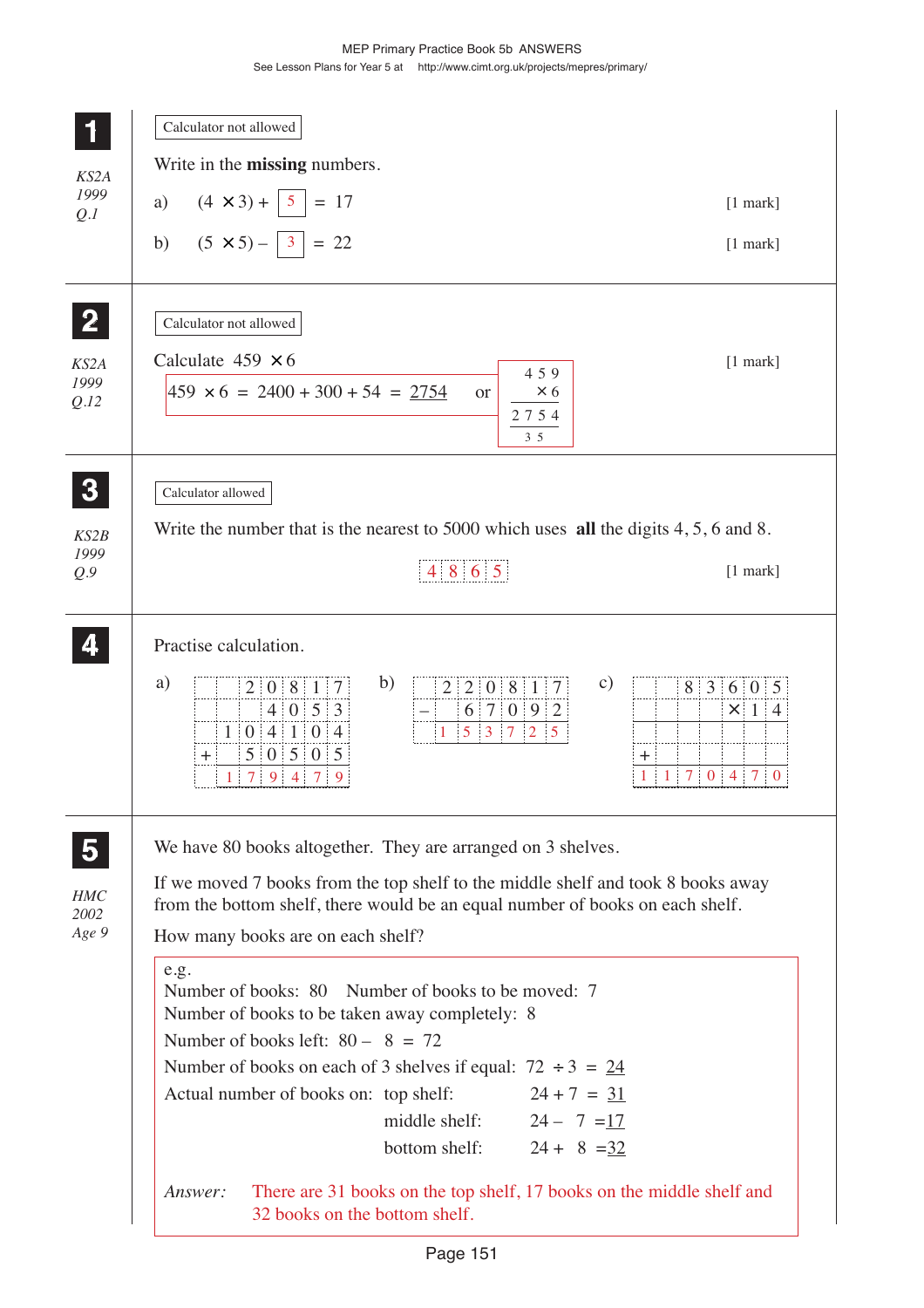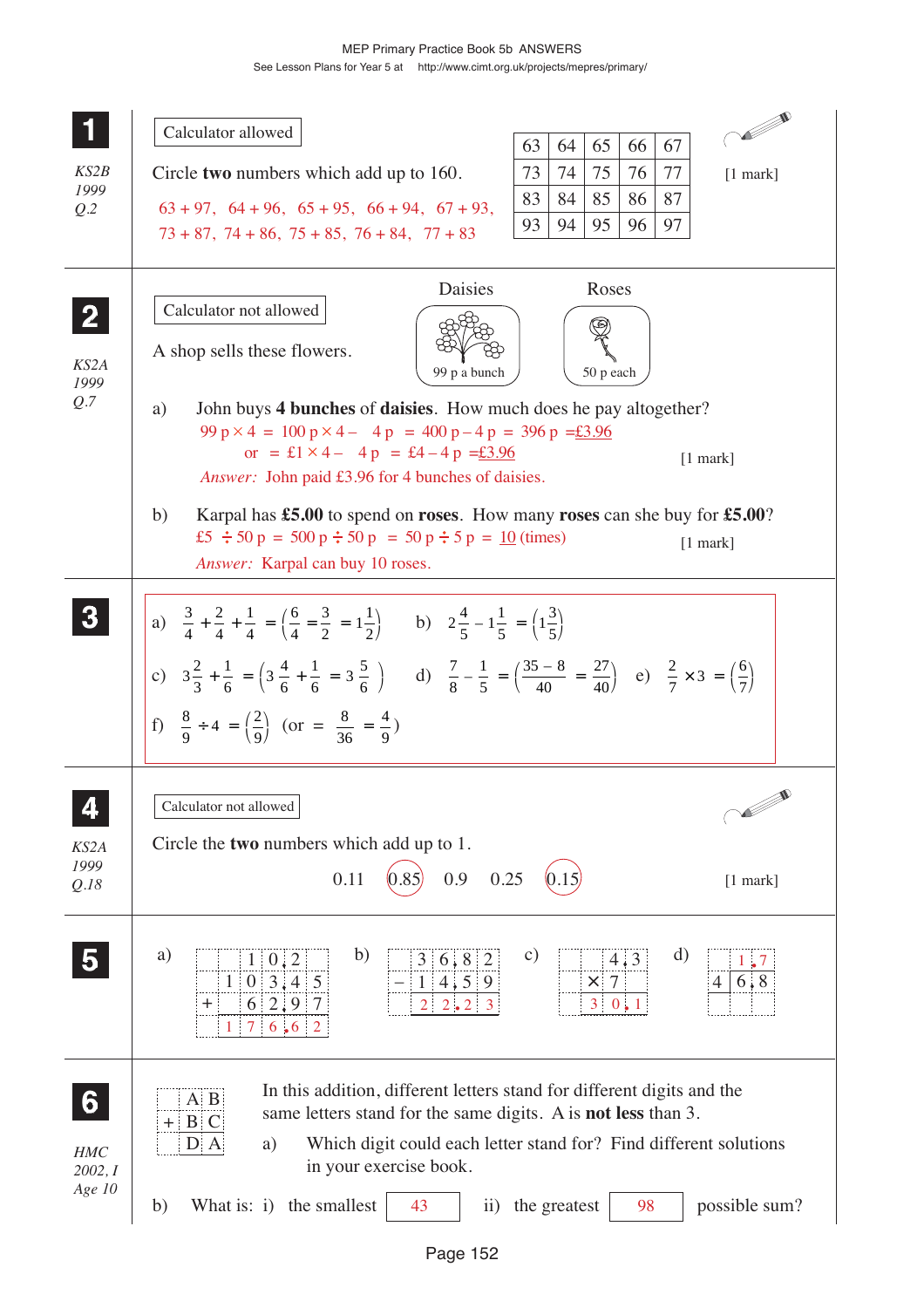|                  |                        |                     | Practise addition.                                                                                                                                                                                                                                              |             |                               |  |     |
|------------------|------------------------|---------------------|-----------------------------------------------------------------------------------------------------------------------------------------------------------------------------------------------------------------------------------------------------------------|-------------|-------------------------------|--|-----|
|                  | a)                     |                     | i) $3+2=5$ ii) $3+0=3$ iii) $3+(-2)=1$                                                                                                                                                                                                                          |             |                               |  |     |
|                  |                        |                     | iv) $3 + (-4) = -1$ v) $3 + (-6) = -3$                                                                                                                                                                                                                          |             |                               |  |     |
|                  | b)                     |                     | i) $-3+(-2) = -5$ ii) $-3+0 = -3$ iii) $-3+2 = -1$                                                                                                                                                                                                              |             |                               |  |     |
|                  |                        |                     | iv) $-3+4=1$ v) $-3+6=3$                                                                                                                                                                                                                                        |             |                               |  |     |
|                  | c)                     |                     | i) $25 + (-41) + 12 + (-10) = -15$                                                                                                                                                                                                                              |             |                               |  |     |
|                  |                        | $\ddot{\mathbf{i}}$ | $-100 + (-30) + 78 + (-48) = -100$                                                                                                                                                                                                                              |             |                               |  |     |
|                  |                        | iii)                | $5000 + (-2000) + (-3000) = 0$                                                                                                                                                                                                                                  |             |                               |  |     |
|                  |                        | iv)                 | $-$ 85 000 + (- 15 000) + (- 20 000) = 100 000 + (-20 000) = -120 000                                                                                                                                                                                           |             |                               |  |     |
|                  |                        | V)                  | $-236700 + 0 = -236700$                                                                                                                                                                                                                                         |             |                               |  |     |
|                  | a)                     |                     | Write an operation and calculate the answer.<br>Ian had £1500 in cash and was £400 in debt, then £300 of his debt was cancelled.<br>What is his balance now?<br><i>Plan:</i> $1500 + (-400) - (-300) = 1500 + (-100) = 1400$<br>Answer: Ian's balance is £1400. |             |                               |  |     |
|                  | b)                     |                     | Lucy had £1500 in cash and was £400 in debt. She went on holiday and spent<br>£1200. What is her balance now?<br><i>Plan</i> : $1500 + (-400) + (-1200) = 300 + (-400) = -100$<br><i>Answer:</i> Lucy's balance is $-£100$ .                                    |             |                               |  |     |
|                  |                        |                     | Practise calculation.                                                                                                                                                                                                                                           |             |                               |  |     |
|                  | a)                     |                     | i) $20 - (+14) = 6$                                                                                                                                                                                                                                             | b)          | i) $20 + (-14) = 6$           |  |     |
|                  |                        |                     | ii) $20 - (+36) = -16$                                                                                                                                                                                                                                          |             | ii) $20 + (-36) = -16$        |  |     |
|                  |                        |                     | iii) $40 - (+40) = 0$                                                                                                                                                                                                                                           | $\bigoplus$ | iii) $40 + (-40) = 0$         |  |     |
|                  |                        |                     | iv) $35 - (-20) = 55$                                                                                                                                                                                                                                           |             | iv) $35 + (+20) = 55$         |  |     |
|                  |                        |                     | $v) -30 - (-10) = 20$                                                                                                                                                                                                                                           |             | v) $-30 + (+10) = -20$        |  |     |
|                  |                        |                     | vi) $-30 - (-30) = 0$                                                                                                                                                                                                                                           |             | $\text{vi)} - 30 + (+30) = 0$ |  |     |
|                  |                        |                     | vii) $-20 - (-50) = 0$                                                                                                                                                                                                                                          |             | vi) $-20 + (+50) = 30$        |  |     |
|                  |                        |                     | viii) $-20 - (+30) = 50$                                                                                                                                                                                                                                        |             | viii)- $20 + (-30) = -50$     |  |     |
|                  |                        |                     | What is the smallest possible, 3-digit, positive integer which fulfils these conditions?                                                                                                                                                                        |             |                               |  |     |
|                  | $\bullet$<br>$\bullet$ |                     | If it is multiplied by $3$ , the result is also a $3$ -digit number.<br>If it is multiplied by 4, the result is a 4-digit number.                                                                                                                               |             |                               |  |     |
| <b>HMC</b>       |                        |                     |                                                                                                                                                                                                                                                                 |             |                               |  |     |
| 2002, H<br>Age 9 |                        |                     |                                                                                                                                                                                                                                                                 |             |                               |  | 250 |

Page 153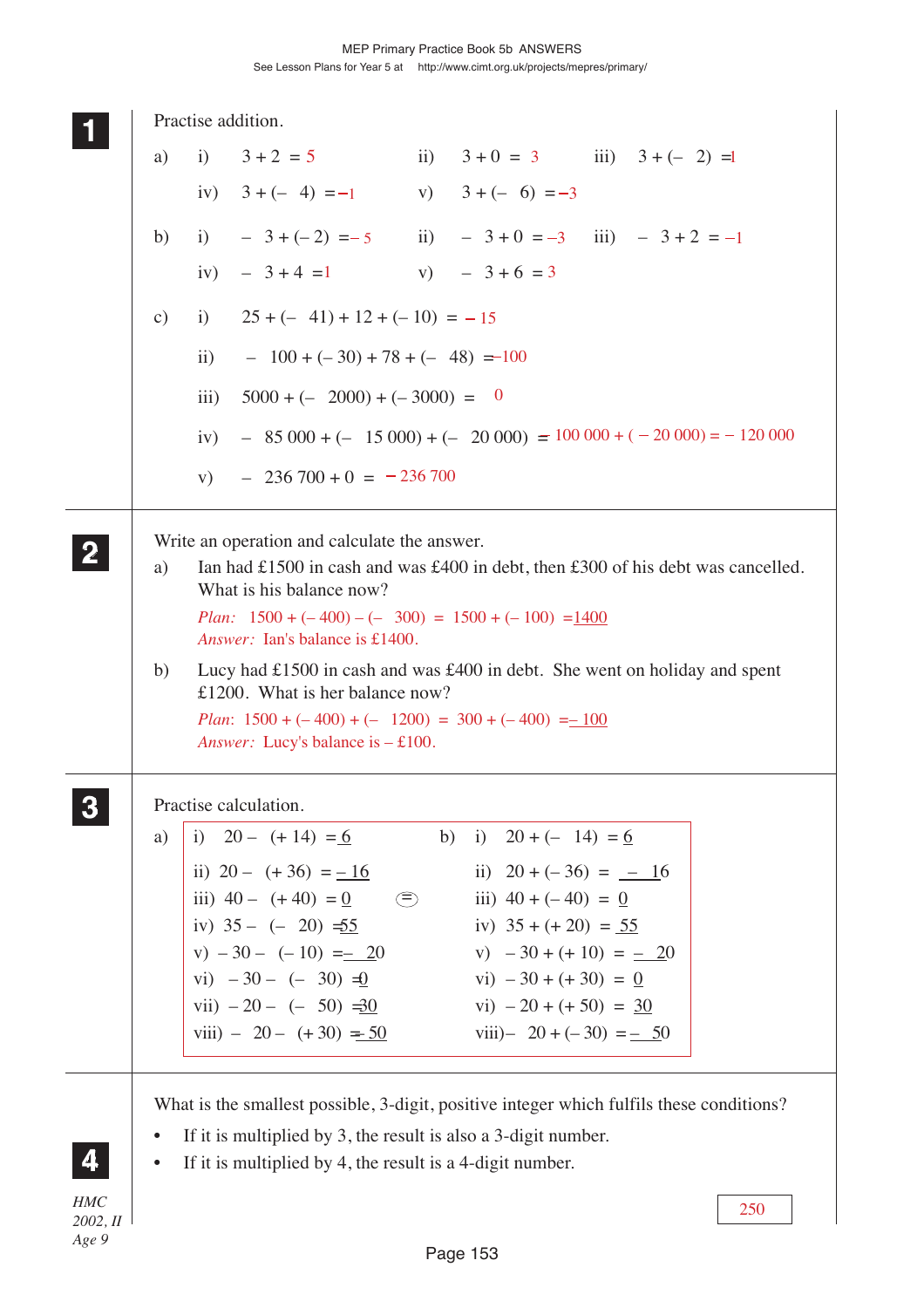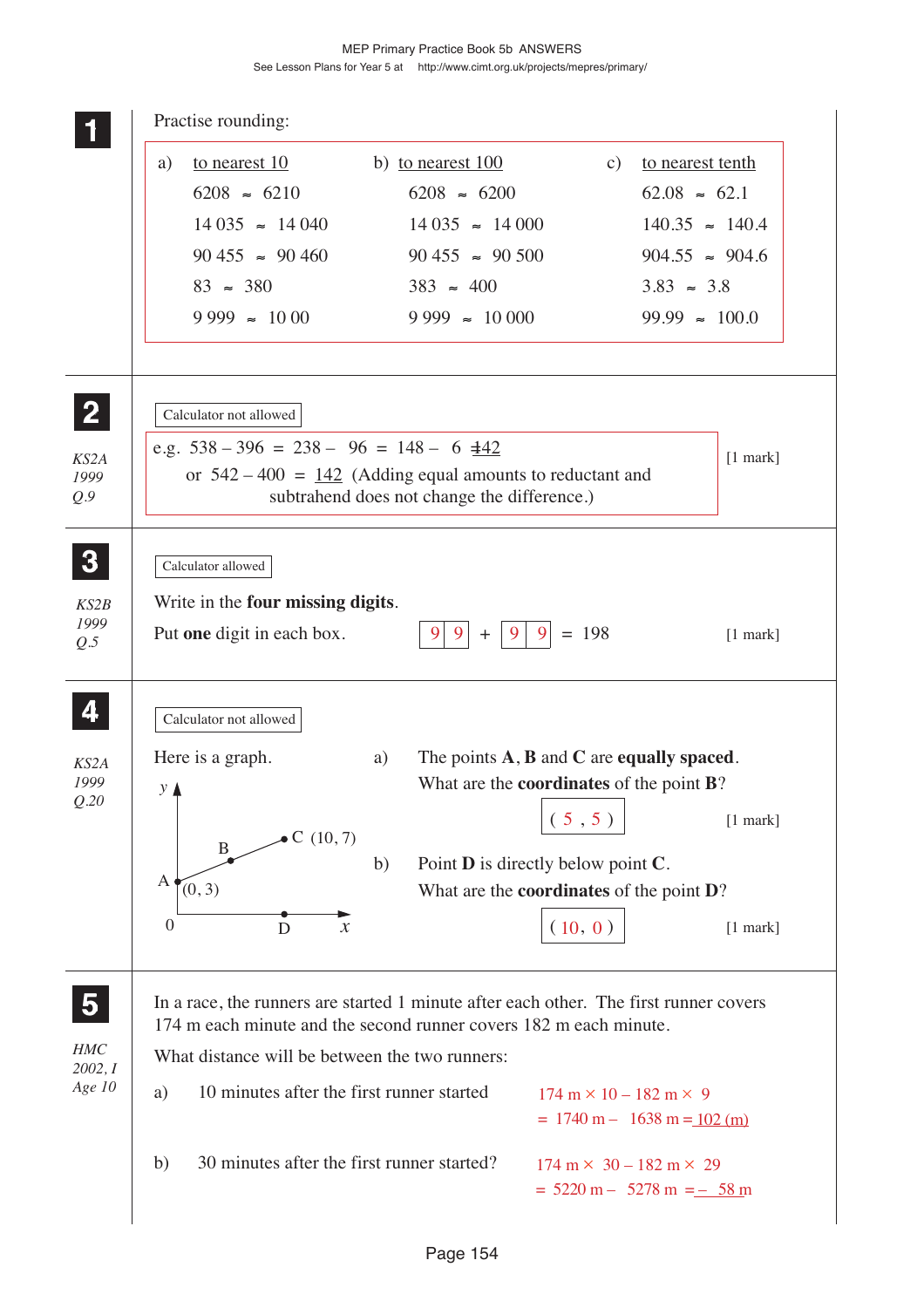|                | Practise calculation.                                                                                                                                                                                                                                                                                                                                                                                       |
|----------------|-------------------------------------------------------------------------------------------------------------------------------------------------------------------------------------------------------------------------------------------------------------------------------------------------------------------------------------------------------------------------------------------------------------|
|                | a) $\frac{3}{5} + \frac{4}{5} + \frac{7}{10} = 2\frac{1}{10}$<br>b) $\frac{3}{8} + \frac{1}{7} = \frac{29}{56}$                                                                                                                                                                                                                                                                                             |
|                | d) $\frac{5}{7} - \frac{3}{7} = \frac{2}{7}$<br>c) $3\frac{3}{4} + \frac{3}{8} = 4\frac{1}{8}$                                                                                                                                                                                                                                                                                                              |
|                | e) $1\frac{5}{6} - \frac{2}{3} = 1\frac{1}{6}$<br>f) $\frac{7}{9} - \frac{1}{3} - \frac{1}{9} = \frac{1}{3}$                                                                                                                                                                                                                                                                                                |
|                | Practise calculation.                                                                                                                                                                                                                                                                                                                                                                                       |
|                | b) $\frac{3}{4} \times 8 = 6$<br>a) $\frac{2}{3} \times 4 = 2\frac{2}{3}$                                                                                                                                                                                                                                                                                                                                   |
|                | c) $\frac{3}{8} \times 5 = 1\frac{7}{8}$<br>d) $\frac{1}{3} \div 2 = \frac{1}{6}$                                                                                                                                                                                                                                                                                                                           |
|                | e) $\frac{6}{7} \div 3 = \frac{2}{7}$<br>f) $\frac{5}{9} \div 5 = \frac{1}{9}$                                                                                                                                                                                                                                                                                                                              |
| $\bf{3}$       | $3 \mid 7.0 \mid 2 \mid$<br>b) $\begin{array}{ c c c c c } \hline 7 & 8 & 3 & 9 & & c \\ -4 & 9 & 5 & 3 & & & \times 9 \\ \hline 2 & 8 & 8 & 6 & & & 2 & 4 & 3 \\ \hline \end{array}$<br>a)<br>$\mathbf{d}$<br>$\begin{array}{ c c c c c }\n\hline\n&7 & 5 & 1 \\ \hline\n6 & 4 & 5 & 0 & 6 \\ \hline\n\end{array}$<br>$+\frac{\frac{3}{1} + \frac{1}{9} + \frac{1}{4}}{2 \cdot 5 \cdot 5 \cdot 4 \cdot 1}$ |
|                | What is the largest possible, 3-digit, positive integer which fulfils <b>both</b> conditions?                                                                                                                                                                                                                                                                                                               |
|                | If it is muliplied by 3, the result is also a 3-digit number. $999 \div 3 = 333$ (3 digits)<br>$\bullet$<br>$333 \times 4 = 1332$ (4-digits)<br>If it is multiplied by 4, the result is a 4-digit number.<br>$\bullet$<br>Largest possible number which fulfils both conditions is 333.                                                                                                                     |
| $\overline{5}$ | In a school the ratio of boys to girls in Year 5 is $5:7$ . There are 12 more girls than<br>boys in Year 5. How many pupils are in Year 5?                                                                                                                                                                                                                                                                  |
|                | pupils<br>72                                                                                                                                                                                                                                                                                                                                                                                                |
| 6 <sup>1</sup> | What is the smallest possible natural number that has a remainder of 1 when divided<br>by $2, 3, 4, 5$ or 6 but which can be divided by 7 exactly?<br>301                                                                                                                                                                                                                                                   |
|                | What are the four consecutive <b>odd</b> numbers which add up to 80?                                                                                                                                                                                                                                                                                                                                        |
|                | 17<br>19<br>21<br>23                                                                                                                                                                                                                                                                                                                                                                                        |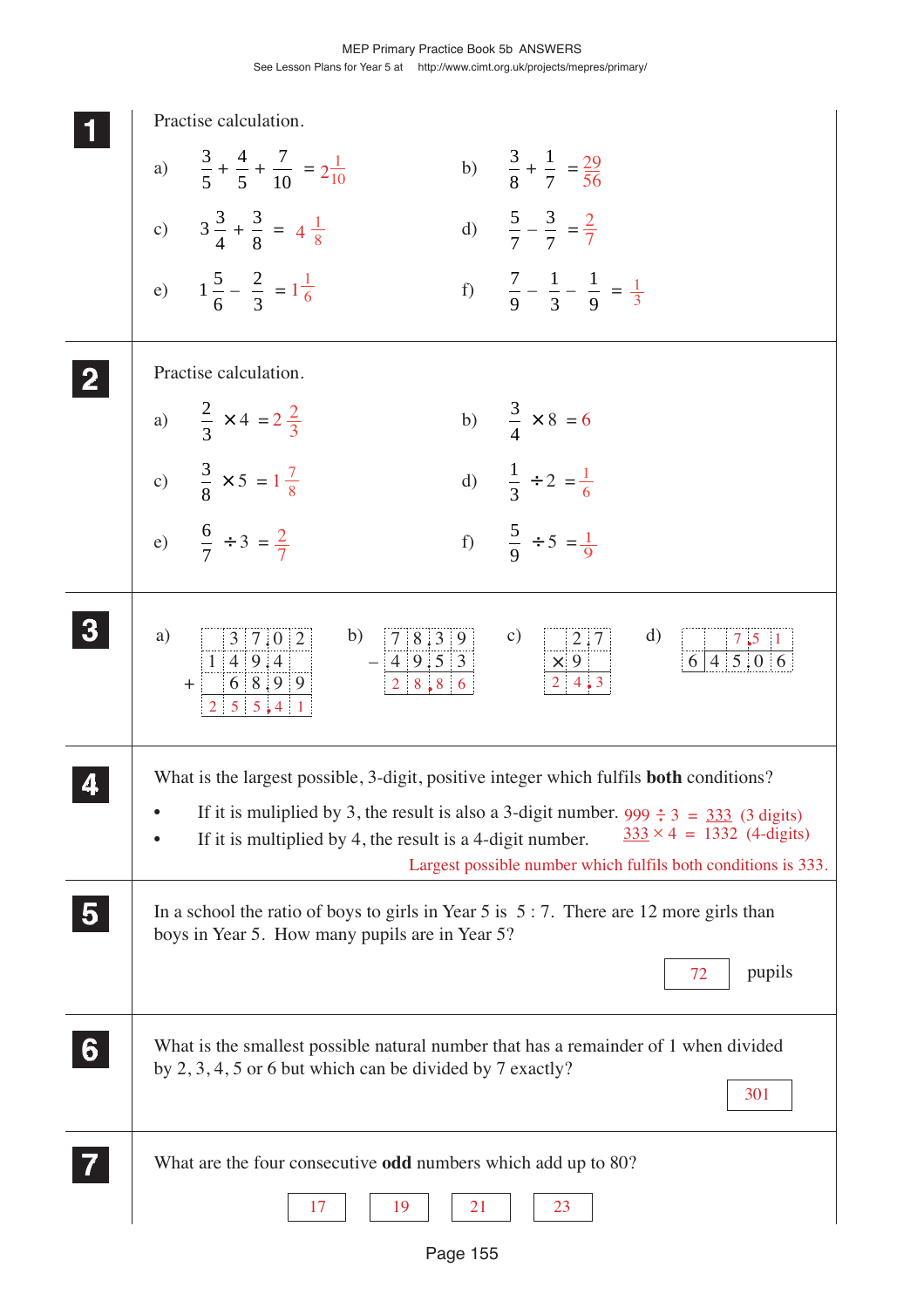|                   |               | Practise calculation.                                                                                    |
|-------------------|---------------|----------------------------------------------------------------------------------------------------------|
|                   | a)            | $37 - 80 + 43 + 64 - 44$ 20                                                                              |
|                   | b)            | $3.7 - 8 + 4.3 + 6.4 - 4.4 = 2$                                                                          |
|                   | $\mathbf{c})$ | $5 \times 31 \times 25 \times 20 \times 4 = 310000$                                                      |
|                   | d)            | $2 \times 50 \div 4 \times 27 = 675$                                                                     |
| $\overline{2}$    |               | Practise calculation.                                                                                    |
|                   | a)            | $30 - 16 \div 4 + 9 \times 5 + 15 = 86$                                                                  |
|                   | b)            | $72 \div 8 - 20 \times 6 \div 5 + 300 \div 100 = -12$                                                    |
|                   | $\mathbf{c})$ | $20 \div 8 \times 6 + 3 \times 12 \div 9 + 15 \div 5 - 5 = 17$                                           |
|                   |               | Do each calculation in two different ways.                                                               |
|                   | a)            | $650 - (450 + 120) = 650 - 570 = 80$<br>or $650 - 450 - 120 = 200 - 120 = 80$                            |
|                   | b)            | $650 - (450 - 120) = 650 - 330 = 20$<br>$650 - 450 + 120 = 200 + 120 = 320$<br><b>or</b>                 |
|                   | $\mathbf{c})$ | $50 \times (12 + 38) = 50 \times 50 = 2500$<br>or $50 \times 12 + 50 \times 38 = 600 \times 1900 = 2500$ |
|                   | d)            | $(200 - 180) \times 7 = 20 \times 7 = 140$<br>$200 \times 7 - 180 \times 7 = 1400 - 1260 = 140$<br>or    |
|                   | e)            | $(90 + 72) \div 18 = 162 \div 18 = 81 \div 9 = 9$<br>or $90 \div 18 + 72 \div 18 = 5 + 4 = 9$            |
|                   | f)            | $600 \div (25 \times 6) = 600 \div 150 = 60 \div 15 = 4$<br>or $600 \div 25 \div 6 = 100 \div 25 = 4$    |
| 4                 |               | Which positive, whole numbers make all three inequalities true at the same time?                         |
| HMC               |               | $3 \times (5 +$   $) < 35$                                                                               |
| 2002, II<br>Age 9 |               | $8 +  $ $> 11$                                                                                           |
|                   |               | $20 - 3x$ $\leq 9$                                                                                       |
|                   |               | Possible numbers: $\Box$ : 4, 5, 6                                                                       |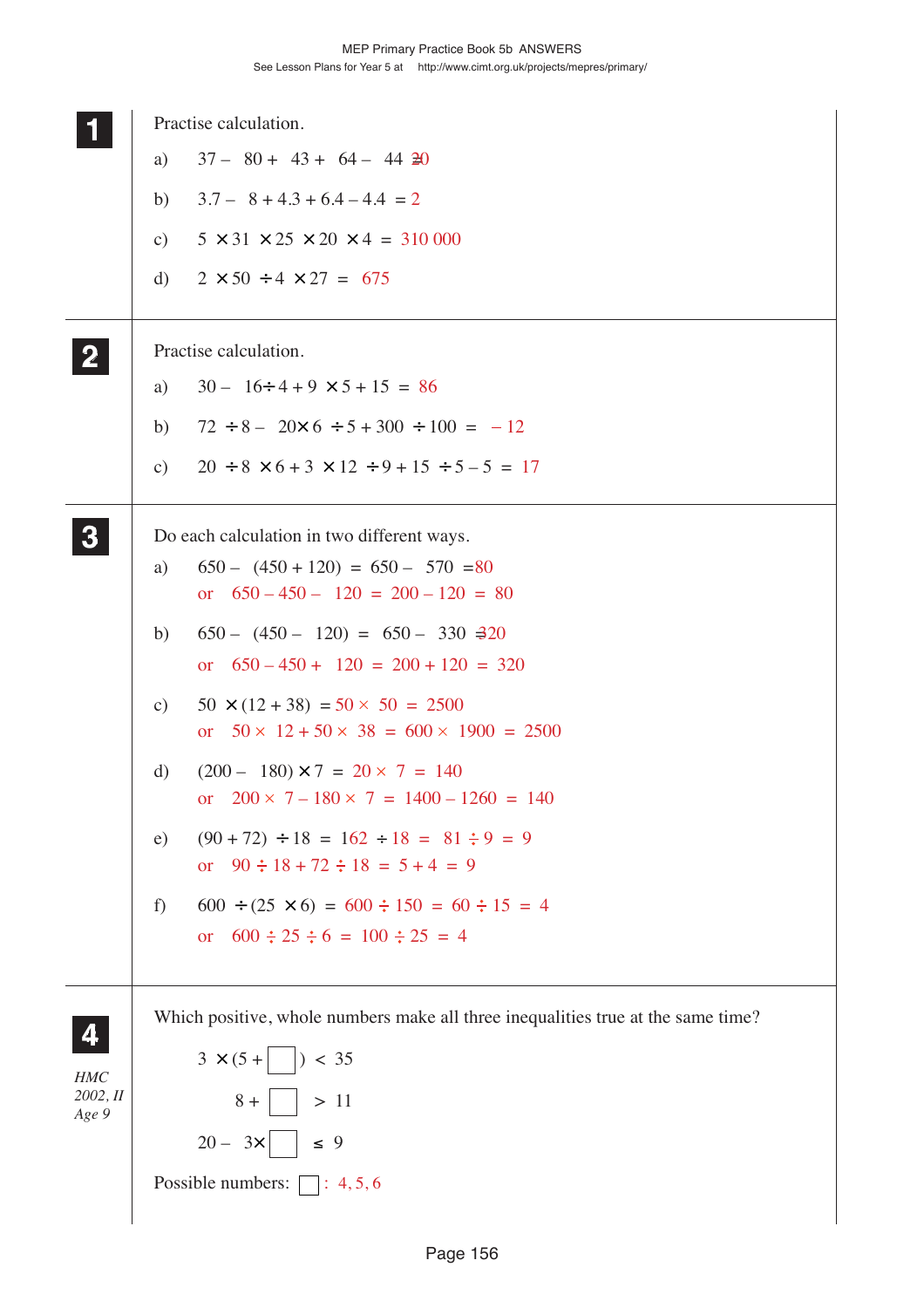|                         | Calculator not allowed                                                                                                                                                                     |            |
|-------------------------|--------------------------------------------------------------------------------------------------------------------------------------------------------------------------------------------|------------|
| KS2A                    | Megan makes a sequence of numbers starting with 100.                                                                                                                                       |            |
| 1999                    | She subtracts 45 each time. Write the next two numbers in the sequence.                                                                                                                    | $[1$ mark] |
| Q.17                    | $-80$                                                                                                                                                                                      |            |
|                         | $100, 55, 10, \vert -35,$                                                                                                                                                                  | $[1$ mark] |
|                         | Calculator not allowed                                                                                                                                                                     |            |
|                         | Eggs are put in <b>trays of 12</b> . The trays are packed in boxes.                                                                                                                        |            |
| KS2A<br>1999            | Each box contains 180 eggs. How many trays are in each box?                                                                                                                                |            |
| Q.I6                    | Show your <b>working</b> . You may get a mark.                                                                                                                                             |            |
|                         | Check: $15$<br><i>Plan:</i> 180 ÷ 12 (= 30 ÷ 2 = <u>15</u> ) or $12\overline{)180}$<br>$\times$ 12<br>30<br><i>Answer:</i> There are 15 trays in each box.<br>150<br>$180 \times$          | [2 marks]  |
|                         |                                                                                                                                                                                            |            |
| 3                       | Calculator allowed                                                                                                                                                                         |            |
| KS2B                    |                                                                                                                                                                                            |            |
| 1999<br>Q.I9            | Calculate $\frac{7}{8}$ of 7000. Answer: 6125                                                                                                                                              | $[1$ mark] |
|                         |                                                                                                                                                                                            |            |
| 4                       | Calculator allowed                                                                                                                                                                         |            |
| KS2B                    | Mr. Jones has two sizes of square paving stones.                                                                                                                                           |            |
| 1999<br>Q.21            | He uses them to make a path.<br>large<br>small                                                                                                                                             |            |
|                         | $1.55 \text{ m}$                                                                                                                                                                           |            |
|                         |                                                                                                                                                                                            |            |
|                         | $3.72 \text{ m}$                                                                                                                                                                           |            |
|                         | The path measures 1.55 metres by 3.72 metres.                                                                                                                                              |            |
|                         | Calculate the width of a small paving stone.                                                                                                                                               |            |
|                         | Show your <b>method</b> . You may get a mark.<br>0.62 m or 62 cm                                                                                                                           | [2 marks]  |
|                         |                                                                                                                                                                                            |            |
| $\overline{\mathbf{5}}$ | Some children and their Dads went on a journey by train. There were 10 Dads with<br>1 child each, 10 Dads with 2 children each and 10 Dads with 3 children each.                           |            |
|                         | The group took up the 3 coaches at the front of the train and each child was in the same                                                                                                   |            |
| HMC<br>2002, H          | coach as his or her father.                                                                                                                                                                |            |
| Age 10                  | How could they sit so that the number of Dads and the number of children were the<br>same in each of the 3 coaches?                                                                        |            |
|                         | e.g.<br>Coach 1<br>Coach 2<br>Coach 3                                                                                                                                                      |            |
|                         | $D D D D D D D D D D$<br>$D\ D\ D\ D\ D\ D\ D\ D\ D\ D$<br>$D D D D D D D D D D$<br>CCCCC CCCCC<br>CCCCCCCCCC<br>CCCCCCCCCC<br>ссссс<br>C C C C C<br>ссссс ссссс<br>C C C C C<br>C C C C C |            |
|                         | $5 \times 3 + 5 \times 1$<br>$5 \times 3 + 5 \times 1$<br>$10 \times 2$                                                                                                                    |            |
|                         | Page 157                                                                                                                                                                                   |            |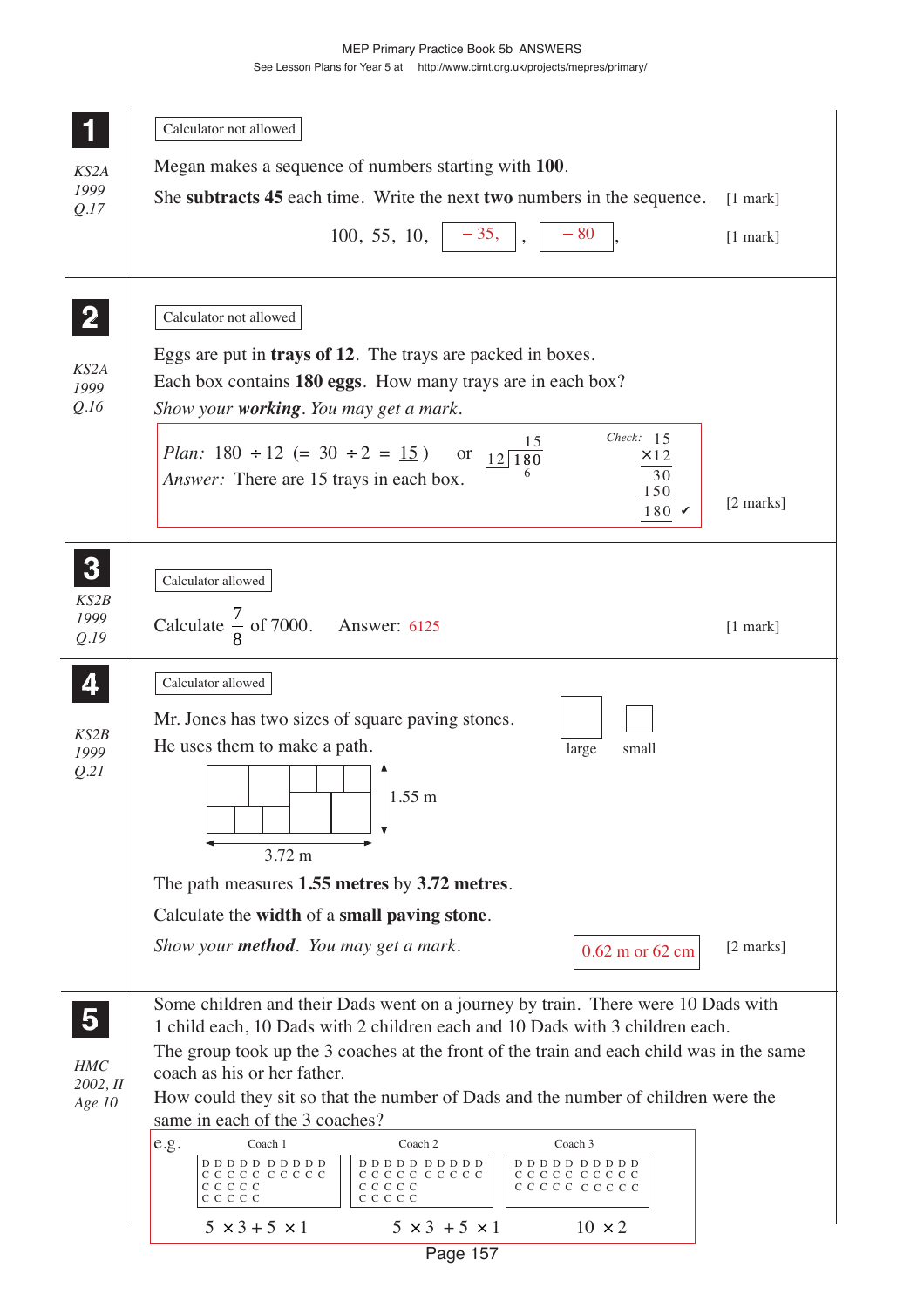

*Age 10*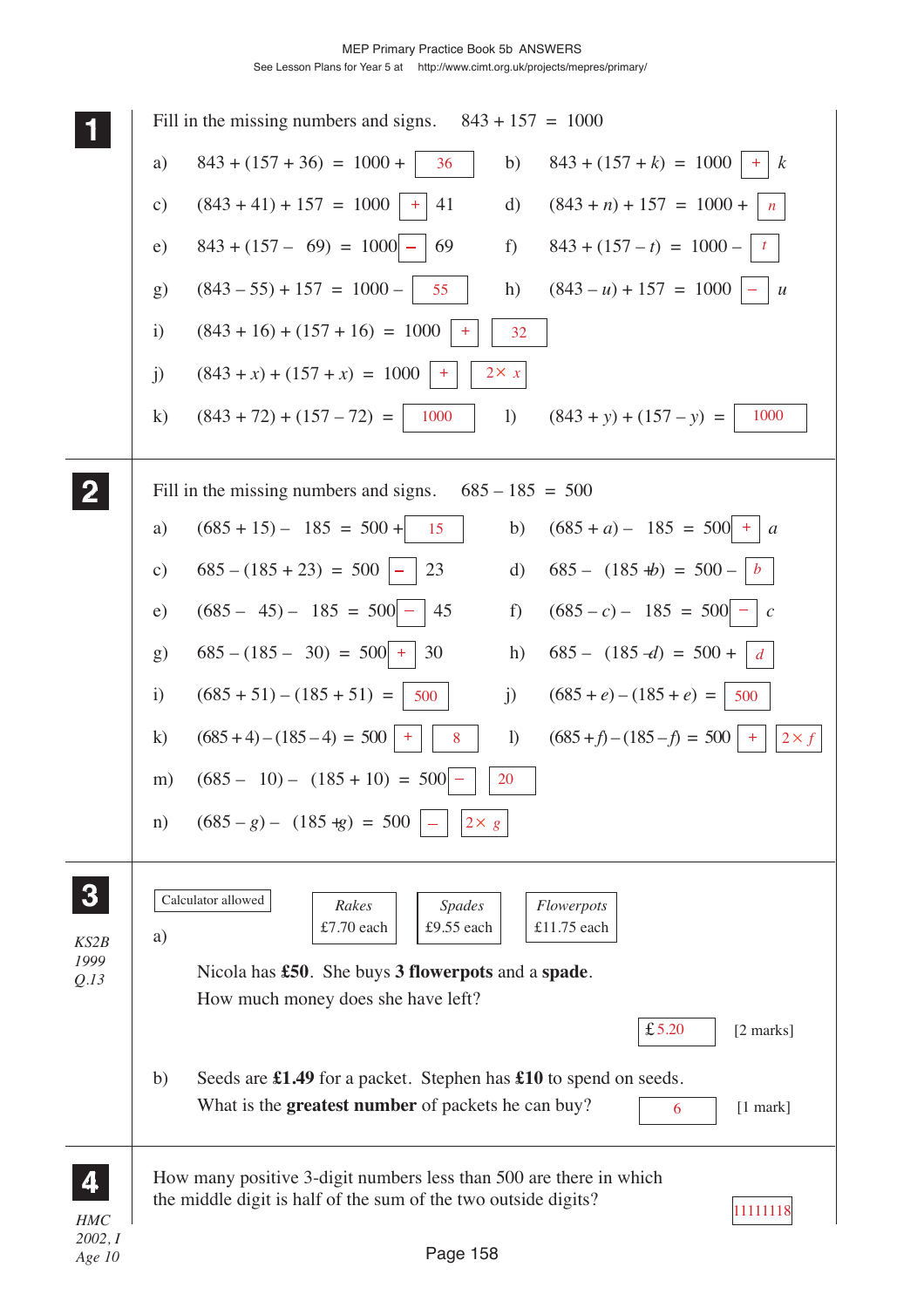|                     | Fill in the missing numbers and signs. $60 \times 20 = 1200$                                                                                               |
|---------------------|------------------------------------------------------------------------------------------------------------------------------------------------------------|
|                     | $(60 \times 3) \times 20 = 1200$<br>$\overline{3}$<br>$(60 \times n) \times 20 = 1200 \times$<br>a)<br>b)<br>×.<br>$\mid n \mid$                           |
|                     | $60 \times (20 \times 4) = 1200$<br>$\mathbf{d}$<br>$60 \times (20 \times m) = 1200 \times$<br>$\overline{4}$<br>c)<br>×.<br>m                             |
|                     | $(60 \div 3) \times 20 = 1200 \div$<br>$(60 \div s) \times 20 = 1200$ $\div$<br>f)<br>e)<br>$\mathbf{3}$<br>$\boldsymbol{S}$                               |
|                     | $60 \times (20 \div 4) = 1200$ :<br>$60 \times (20 \div t) = 1200 \div$<br>$\overline{4}$<br>g)<br>h)<br>$\mathbf{t}$                                      |
|                     | $(60 \times 2) \times (20 \times 2) = 1200 \times$<br>$(60 \times u) \times (20 \times u) = 1200 \times$<br>i)<br>$\mathbf{j}$ )<br>$u \times u$<br>4      |
|                     | $(60 \div 4) \times (20 \div 4) = 1200 \div 4$<br>$(60 \div v) \times (20 \div v) = 1200 \div$<br>$\bf k)$<br>$\left  \right\rangle$<br>16<br>$v \times v$ |
|                     | $(60 \times 5) \times (20 \div 5) =$ 1200<br>$(60 \times a) \times (20 \div a) =   1200$<br>m)<br>n)                                                       |
|                     | Fill in the missing numbers and signs.<br>$1500 \div 30 = 50$                                                                                              |
|                     | $(1500 \times 2) \div 30 = 50 \times$<br>$(1500 \times a) \div 30 = 50$<br>b)<br>a)<br>$\times a$<br>$\overline{2}$                                        |
|                     | $1500 \div (30 \times 2) = 50$ :<br>$\mathrm{d}$<br>$1500 \div (30 \times a) = 50 \div$<br>$\mathbf{c})$<br>2<br>$\boldsymbol{a}$                          |
|                     | $(1500 \div 2) \div 30 = 50 \div$<br>$(1500 \div a) \div 30 = 50 \parallel \div \parallel a$<br>f)<br>e)<br>$\overline{2}$                                 |
|                     | $1500 \div (30 \div 2) = 50 \times 2$<br>$1500 \div (30 \div a) = 50 \times$<br>h)<br>g)<br> a                                                             |
|                     | $\mathbf{i}$<br>$(1500 \times 2) \div (30 \div 2) = 50$<br>$\times$<br>4                                                                                   |
|                     | j)<br>$(1500 \times a) \div (30 \div a) = 50$<br>$\mathsf{X}$<br>$a \times a$                                                                              |
|                     | $\bf k)$<br>$(1500 \div 2) \div (30 \times 2) = 50$<br>÷<br>4                                                                                              |
|                     | $\left( \right)$<br>$(1500 \div a) \div (30 \times a) = 50$<br>$\frac{1}{\sqrt{2}}$<br>$a \times a$                                                        |
|                     | $(1500 \times 2) \div (30 \times 2) = 50$<br>m)                                                                                                            |
|                     | $(1500 \times a) \div (30 \times a) = 50$<br>n)                                                                                                            |
|                     | $(1500 \div 2) \div (30 \div 2) = 50$<br>$\Omega$                                                                                                          |
|                     | $(1500 \div a) \div (30 \div a) = 50$<br>p)                                                                                                                |
| 3                   | Calculator not allowed<br>286                                                                                                                              |
| KS2A<br>1999        | $\times$ 5 3<br>Calculate $286 \times 53$<br>858                                                                                                           |
| Q.23                | Show your working.<br>14300<br>You may get a mark.<br>$[2 \text{ marks}]$<br>15158<br>15158                                                                |
|                     | What is the greatest 3-digit natural number in which the <b>product</b>                                                                                    |
| <b>HMC</b><br>2002H | of its digits is 108?<br>962                                                                                                                               |

*2002, II Age 9*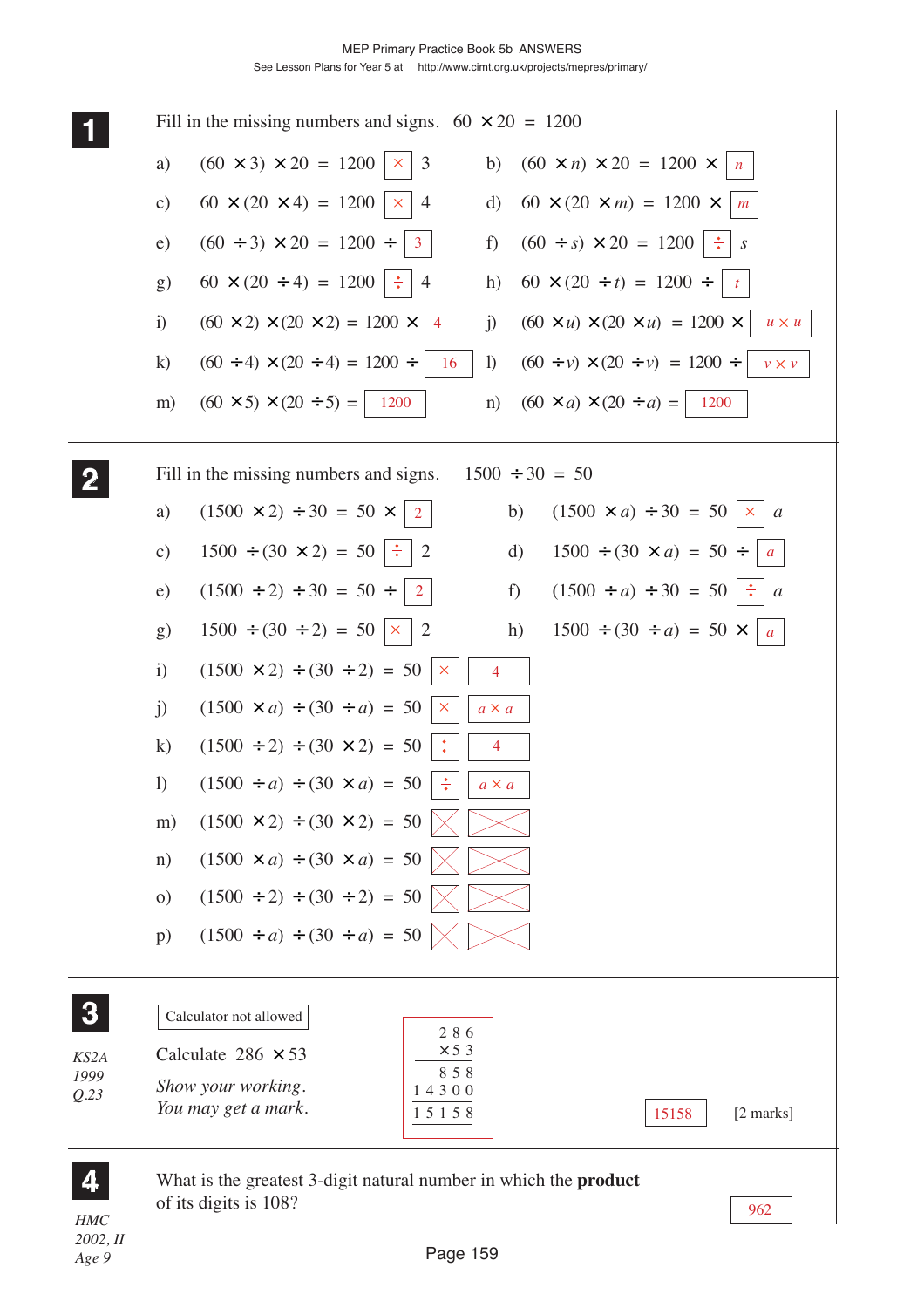| Do each calculation in two different ways.<br>$720 - (320 + 150) = 720 - 320 - 150 = 400 - 150 = 250$<br>a)<br>$= 720 - 470 = 250$<br><b>or</b>                                              |
|----------------------------------------------------------------------------------------------------------------------------------------------------------------------------------------------|
| $720 - (320 - 150)$ $\overline{420} - 320 + 150 = 400 + 150 = 550$<br>b)<br>$= 720 - 170 = 550$<br><b>or</b>                                                                                 |
| $40 \times (11 + 29) = 40 \times 1 + 40 \times 29 = 440 + 1160 = 1600$<br>$\mathbf{c})$<br>$= 40 \times 40 = 1600$<br>or                                                                     |
| $(300 - 270) \times 7 = 300 \times 7 - 270 \times 7 = 2100 - 1890 = 210$<br>d)<br>$= 30 \times 7 = 210$<br><b>or</b>                                                                         |
| $(90 + 60) \div 15 = 90 \div 15 + 60 \div 15 = 6 + 4 = 10$<br>e)<br>$= 150 \div 15 = 10$<br><b>or</b>                                                                                        |
| $500 \div (20 \times 5) = 500 \div 20 \div 5 = 25 \div 5 = 5$<br>f<br>$= 500 \div 100 = 5$<br><b>or</b>                                                                                      |
| Compare the amounts. Fill in the missing signs. $(<, >$ or =)                                                                                                                                |
| $\frac{1}{2}$ of 60<br>50% of 60<br>40% of 50 m<br>20% of 100 m<br>b)<br>a)<br>$\equiv$<br>$=$                                                                                               |
| $\frac{3}{4}$ of £100<br>70% of £100<br>c)<br>30% of 90 kg<br>20% of 150 kg<br>$\vert$ ><br>d)<br>$\leq$                                                                                     |
| $\frac{3}{5}$ of £70<br>$\frac{2}{10}$ of 5 km<br>20% of 5 km<br>$\begin{array}{c} \hline \end{array}$<br>f)<br>60% of £75<br>e)<br>$\prec$                                                  |
| $\frac{1}{10}$ of 42 km<br>$\vert \vert < \vert$<br>h)<br>75% of 2 litres<br>1.75 litres<br>g)<br>$>$ 0.42 km                                                                                |
| 105% of 10 litres $\boxed{\leq}$ 1 $\frac{1}{5}$ of 10 litres<br>10.5 litres<br>$\mathbf{i}$<br>$\mathbf{1}$                                                                                 |
| What is the greatest 3-digit, natural number in which the product of its digits is 72?<br>Check:<br>942                                                                                      |
| In a <b>magic square</b> , the sum of the numbers in each row, column and diagonal is the<br>same. Complete these magic squares.                                                             |
| b)<br>a)<br>$\mathbf{c})$<br>6<br>$\tau$<br>10<br>3<br>8<br>$\overline{7}$<br>11<br>12<br>14<br>9<br>7<br>5<br>8<br>9<br>7<br>9<br>11<br>13<br>8<br>10<br>9<br>5<br>10<br>15<br>11<br>4<br>6 |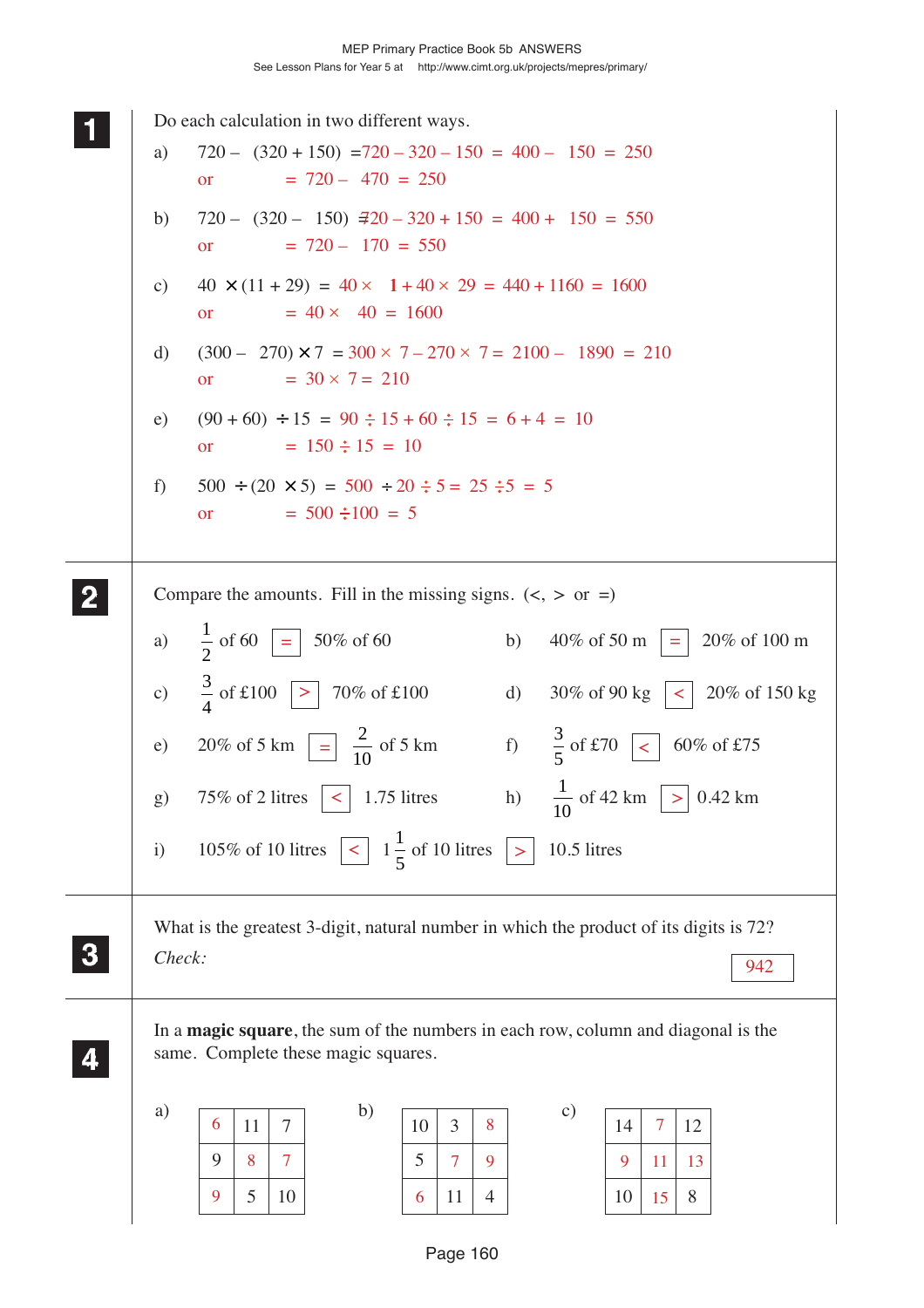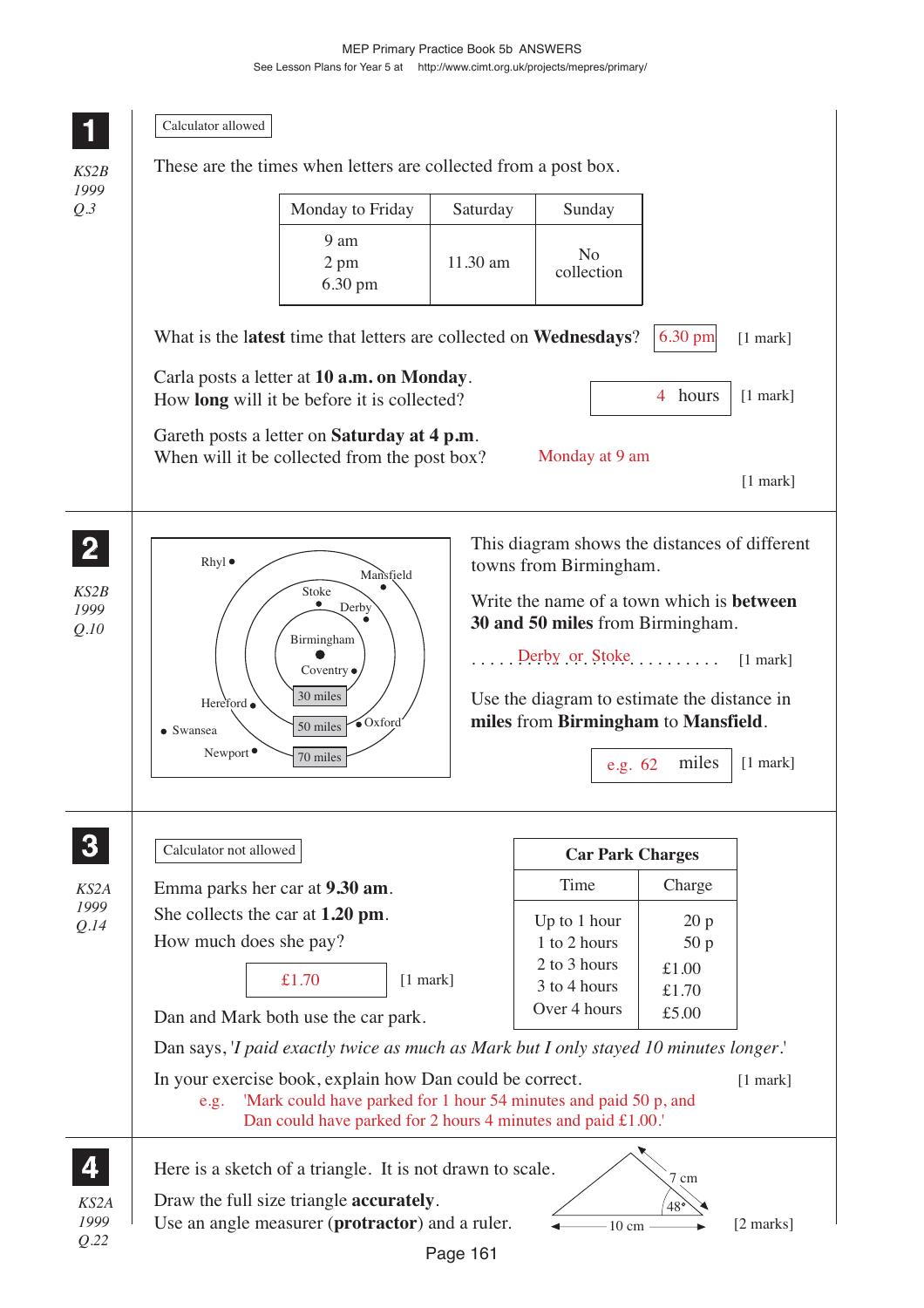| KS2A<br>1999<br>Q.2 | The line on the grid is one side of a square.<br>On the grid, draw the other three sides of the square.<br>$[1$ mark]<br>Use a ruler.                                                                                                                                                                                                                                                                                                                                                                                                                                                                                                                                                                                                                                                                                                                                                                                                                                                                                                 |
|---------------------|---------------------------------------------------------------------------------------------------------------------------------------------------------------------------------------------------------------------------------------------------------------------------------------------------------------------------------------------------------------------------------------------------------------------------------------------------------------------------------------------------------------------------------------------------------------------------------------------------------------------------------------------------------------------------------------------------------------------------------------------------------------------------------------------------------------------------------------------------------------------------------------------------------------------------------------------------------------------------------------------------------------------------------------|
|                     | Group these plane shapes by listing their numbers.<br>13<br>9<br>11<br>10<br>14<br>12<br>2, 6, 8, 12<br>1, 3, 4, 5, 7, 10, 11, 14<br>4, 6, 7, 8, 10, 13, 14<br>Triangles<br>Quadrilaterals<br>Has at least 1 right angle                                                                                                                                                                                                                                                                                                                                                                                                                                                                                                                                                                                                                                                                                                                                                                                                              |
|                     | Decide whether the statements are <i>true</i> or <i>false</i> , then list their letters below.<br>All rectangles are quadrilaterals.<br>T<br>All quadrilaterals are rectangles. $ F $<br>b)<br>a)<br>Every quadrilateral is a rectangle but<br>The diagonals of a rectangle<br>d)<br>C)<br>$\mathbf T$<br>not every rectangle is a quadrilateral. $F$<br>are equal in length.<br>The adjacent sides of any rectangle<br>The opposite sides of any rectangle<br>f)<br>e)<br>$\boldsymbol{\mathrm{F}}$<br>are equal and parallel to each other. $\boxed{T}$<br>are equal to each other.<br>Every quadrilateral which has<br>Every trapezium has only 1 pair of<br>h)<br>$\mathbf{g}$ )<br>$\overline{F}$<br>T<br>parallel sides.<br>parallel sides is a trapezium.<br>All quadrilaterals with equal angles<br>There is a trapezium with equal $\boxed{F}$<br>$\mathbf{i}$<br>j)<br>T<br>sides which is not a rhombus.<br>are rectangles.<br>$True: \ldots \ldots a, d, f, h, i \ldots \ldots$<br>$False: \ldots, b, c, e, g, j, \ldots$ |
| KS2B<br>1999<br>Q.6 | Here are five shapes on a square grid.<br>Write in the <b>missing</b> letters.<br>A<br>has 2 pairs of parallel sides.<br>Shape<br>$\, {\bf B}$<br>$[1$ mark]<br>${\bf D}$<br>is a pentagon.<br>$\mathcal{C}$<br>Shape<br>[1 mark]<br>has reflective symmetry.<br>Shape<br>Е<br>$[1$ mark]<br>E                                                                                                                                                                                                                                                                                                                                                                                                                                                                                                                                                                                                                                                                                                                                        |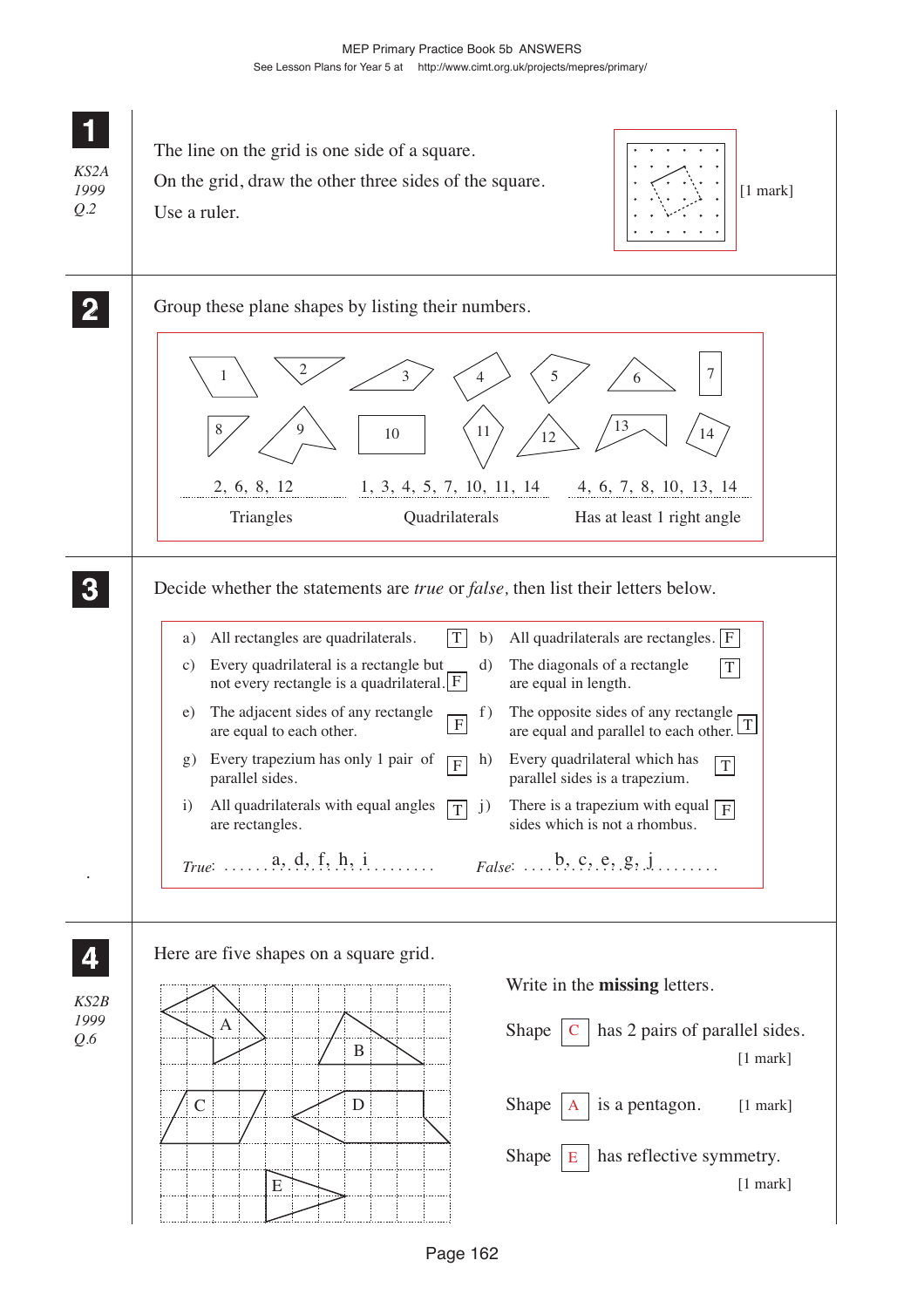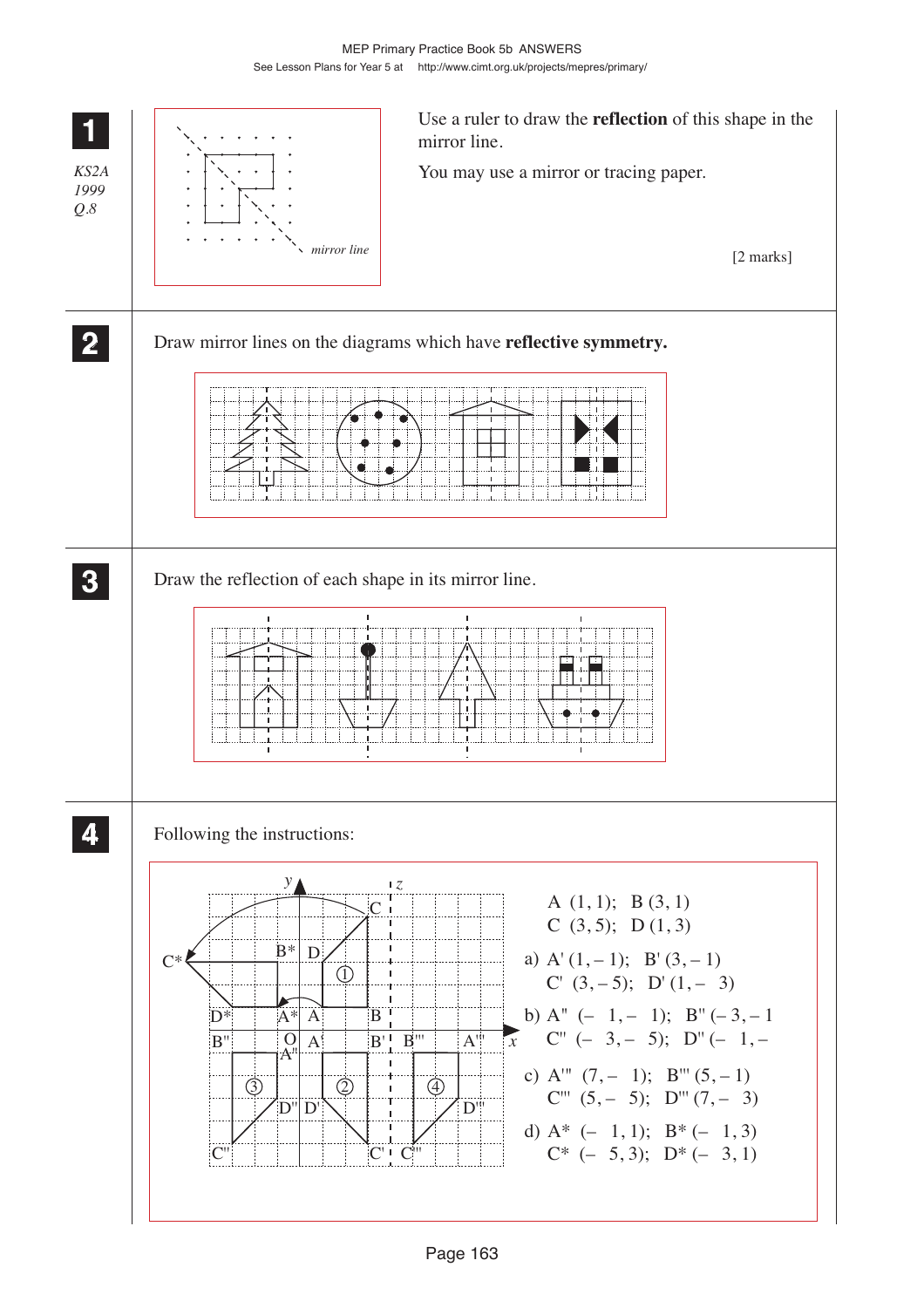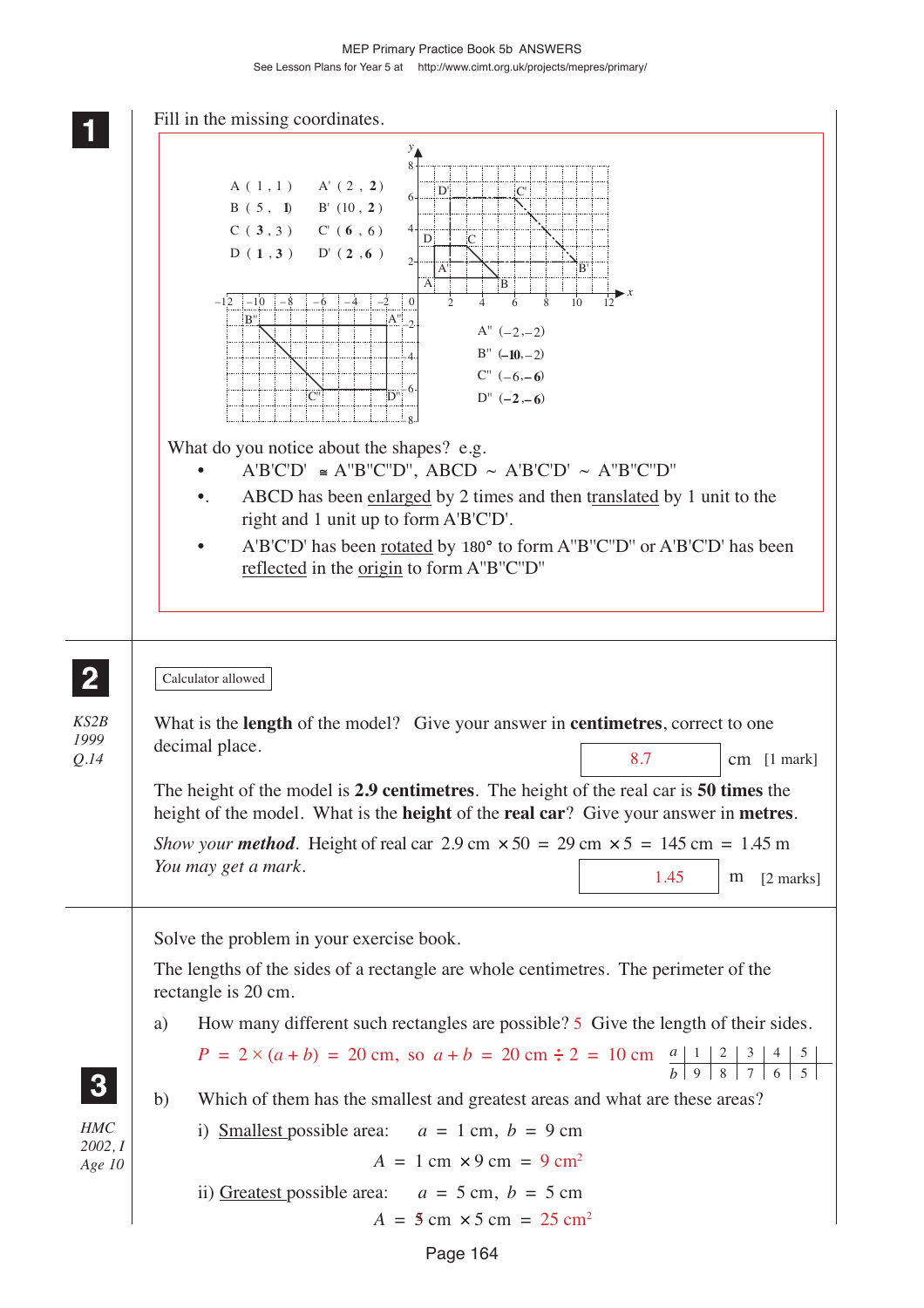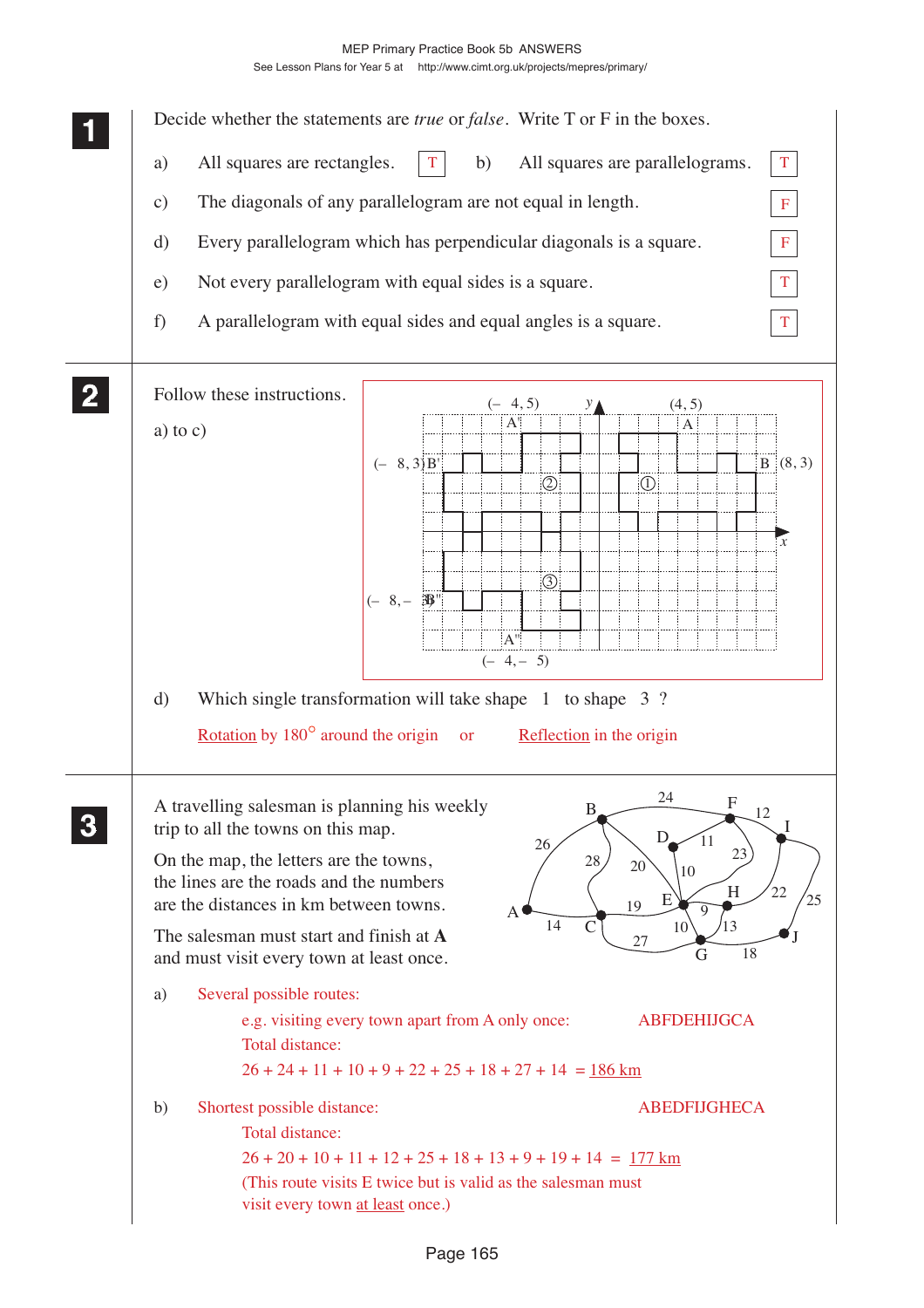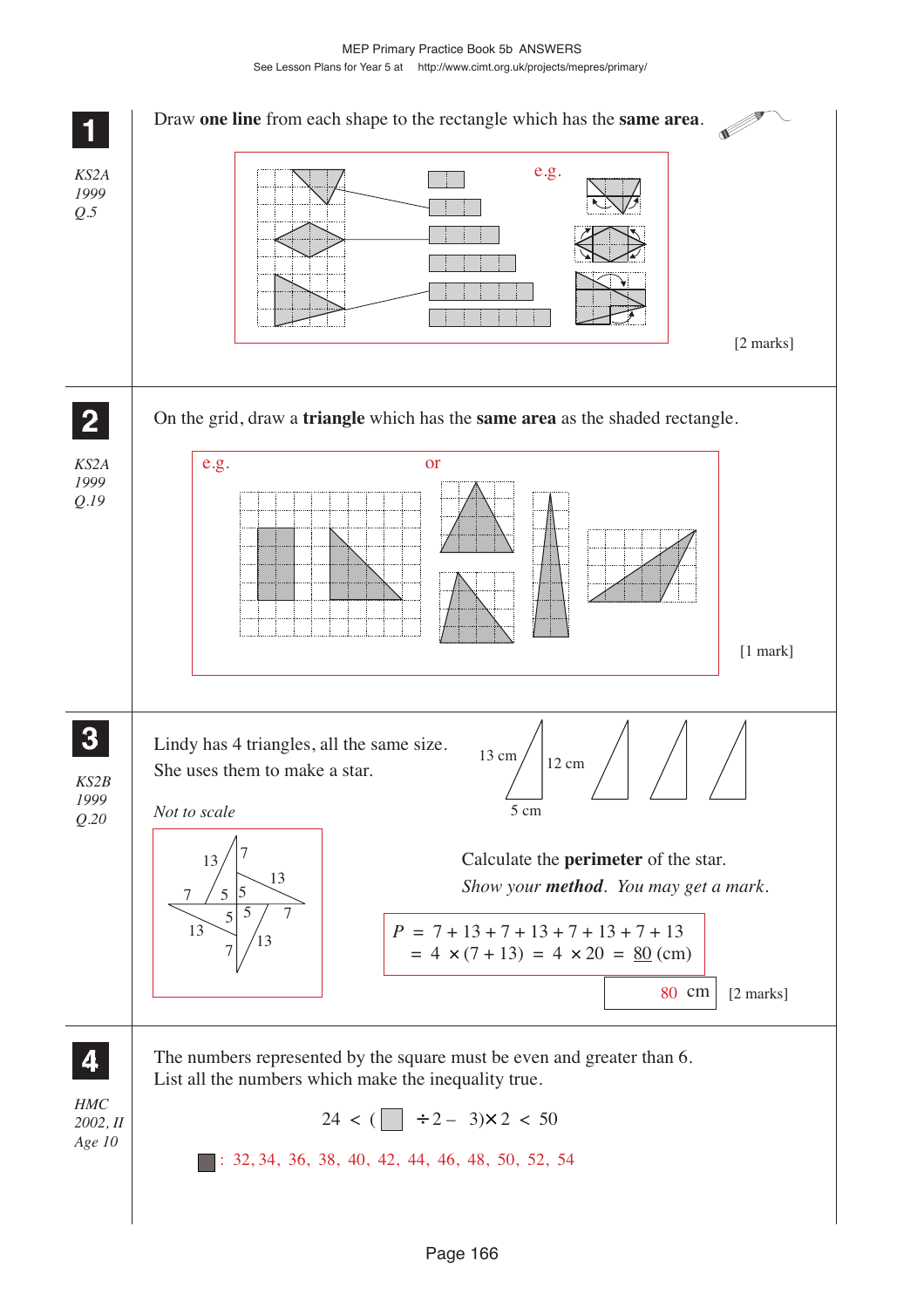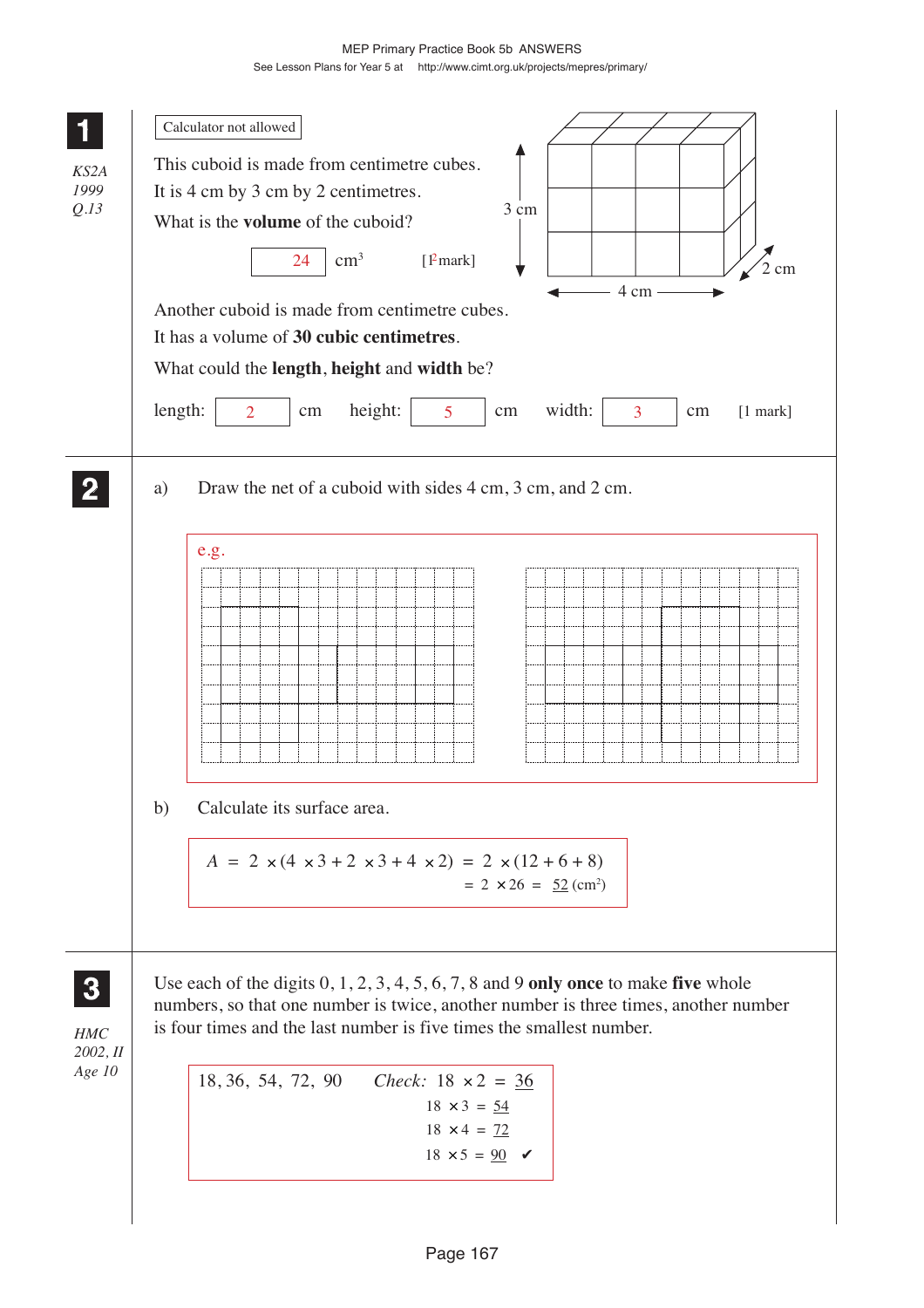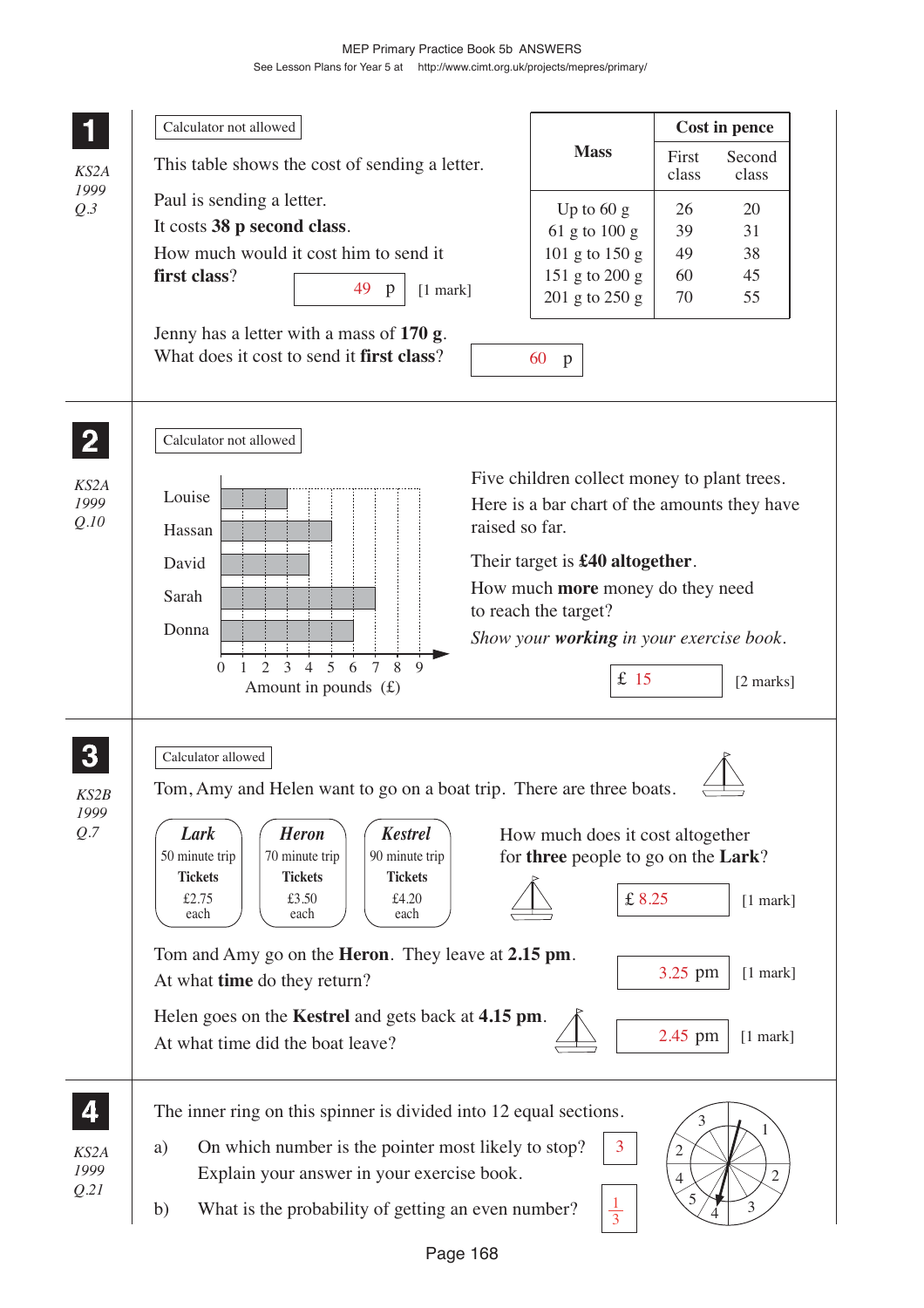|                         | Calculator not allowed                                                                                                                             |  |  |  |  |  |  |  |
|-------------------------|----------------------------------------------------------------------------------------------------------------------------------------------------|--|--|--|--|--|--|--|
|                         | Rob has some number cards. He holds up a card. He says,                                                                                            |  |  |  |  |  |  |  |
| KS2A<br>1999            | 'If I multiply the number on this card by 5, the answer is $35$ .'                                                                                 |  |  |  |  |  |  |  |
| Q.6                     | What is the number on the card?<br>7<br>$[1$ mark]                                                                                                 |  |  |  |  |  |  |  |
|                         | He holds up a different card. He says,                                                                                                             |  |  |  |  |  |  |  |
|                         | 'If I divide the number on this card by 6, the answer is $4$ .'                                                                                    |  |  |  |  |  |  |  |
|                         | What is the number on the card?<br>24<br>$[1$ mark]                                                                                                |  |  |  |  |  |  |  |
|                         | Here is the calendar for August 1998.<br><b>August 1998</b>                                                                                        |  |  |  |  |  |  |  |
|                         | Sun Mon Tue Wed Thu Fri<br>Sat<br>Simon's birthday is on <b>August 20th</b> .<br>1                                                                 |  |  |  |  |  |  |  |
| KS2B<br>1999            | In 1998 he had a party on the <b>Sunday after</b><br>3<br>5<br>$\overline{7}$<br>8<br>2<br>$\overline{4}$<br>6                                     |  |  |  |  |  |  |  |
| Q.8                     | his birthday.<br>9<br>12<br>13<br>11<br>14<br>15<br>10                                                                                             |  |  |  |  |  |  |  |
|                         | What was the <b>date</b> of his party?<br>19<br>21<br>22<br>17<br>18<br>20<br>16                                                                   |  |  |  |  |  |  |  |
|                         | 24<br>25<br>26<br>27<br>28<br>29<br>23<br>$[1$ mark]<br>August 23rd                                                                                |  |  |  |  |  |  |  |
|                         | 31<br>30                                                                                                                                           |  |  |  |  |  |  |  |
|                         | Tina's birthday is on September 9th.                                                                                                               |  |  |  |  |  |  |  |
|                         | On what day of the week was her birthday in 1998?  Wednesday.                                                                                      |  |  |  |  |  |  |  |
|                         | $[1$ mark]                                                                                                                                         |  |  |  |  |  |  |  |
|                         |                                                                                                                                                    |  |  |  |  |  |  |  |
| $\boldsymbol{3}$        | Calculator allowed                                                                                                                                 |  |  |  |  |  |  |  |
| KS2B                    | The same number is missing from each box. Write the missing numbers in the boxes.                                                                  |  |  |  |  |  |  |  |
| 1999<br>Q.II            | $= 1331$<br>11<br>11<br>11<br>$\times$<br>$\times$<br>$[1$ mark]                                                                                   |  |  |  |  |  |  |  |
|                         |                                                                                                                                                    |  |  |  |  |  |  |  |
|                         |                                                                                                                                                    |  |  |  |  |  |  |  |
|                         | Calculator not allowed                                                                                                                             |  |  |  |  |  |  |  |
| KS2A<br>1999            | Parveen buys 3 small bags of peanuts. She gives the shopkeeper $\pounds 2$ and gets 80 p                                                           |  |  |  |  |  |  |  |
| Q.II                    | change. What is the cost in pence of one bag of peanuts?<br>Show your working in your exercise book.<br>40 p<br>[2 marks]                          |  |  |  |  |  |  |  |
|                         |                                                                                                                                                    |  |  |  |  |  |  |  |
|                         |                                                                                                                                                    |  |  |  |  |  |  |  |
| $\overline{\mathbf{5}}$ | Calculator allowed                                                                                                                                 |  |  |  |  |  |  |  |
| KS2B                    | Kalid makes a sequence of numbers. The first number is 2. The last number is 18.                                                                   |  |  |  |  |  |  |  |
| 1999<br>Q.I2            | His rule is to add the same amount each time. Write in the missing numbers.                                                                        |  |  |  |  |  |  |  |
|                         | 10<br>18<br>$\overline{2}$<br>14<br>6                                                                                                              |  |  |  |  |  |  |  |
|                         |                                                                                                                                                    |  |  |  |  |  |  |  |
|                         |                                                                                                                                                    |  |  |  |  |  |  |  |
| 6                       | In the year 2002, a man's age in years was equal to the sum of the<br>20 years<br>digits of the year in which he was born. How old was he in 2002? |  |  |  |  |  |  |  |
| <b>HMC</b><br>2002      | Page 169                                                                                                                                           |  |  |  |  |  |  |  |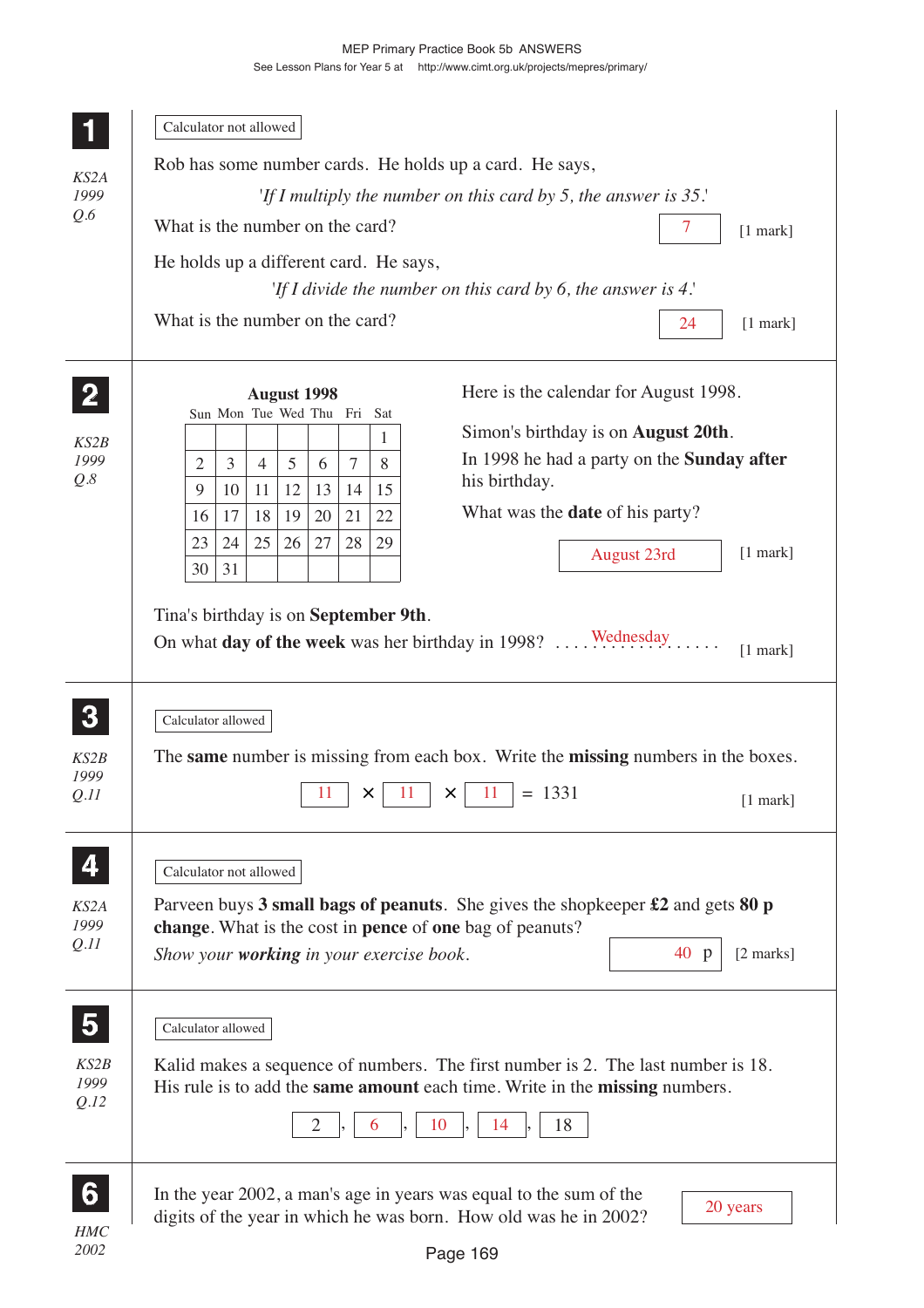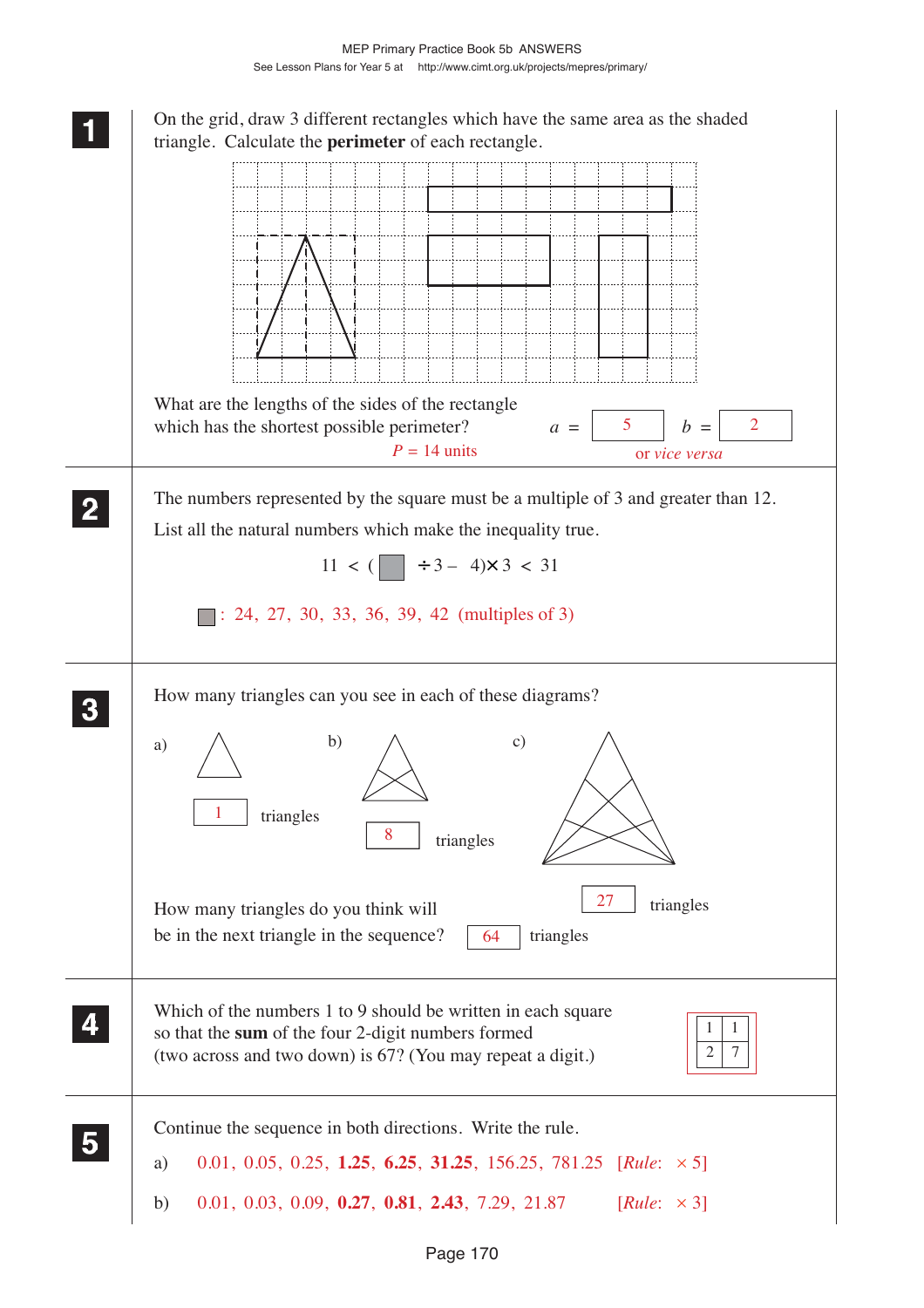|                                | Calculator allowed<br>Milly and Ryan play a number game: What's my number?                                                                                                                                                                                                                                                                                                                                                              |                |                                                                                                                                     |                  |  |
|--------------------------------|-----------------------------------------------------------------------------------------------------------------------------------------------------------------------------------------------------------------------------------------------------------------------------------------------------------------------------------------------------------------------------------------------------------------------------------------|----------------|-------------------------------------------------------------------------------------------------------------------------------------|------------------|--|
| KS2B<br>1999                   | <b>Milly</b><br><b>Ryan</b>                                                                                                                                                                                                                                                                                                                                                                                                             |                |                                                                                                                                     |                  |  |
| Q.4                            | Is it under 20?                                                                                                                                                                                                                                                                                                                                                                                                                         | Yes            |                                                                                                                                     |                  |  |
|                                | Is it a multiple of 3?                                                                                                                                                                                                                                                                                                                                                                                                                  | Yes            |                                                                                                                                     |                  |  |
|                                | Is it a multiple of 5?                                                                                                                                                                                                                                                                                                                                                                                                                  | Yes            | What is the number?                                                                                                                 | 15<br>$[1$ mark] |  |
|                                | Milly and Ryan play the game again.                                                                                                                                                                                                                                                                                                                                                                                                     |                |                                                                                                                                     |                  |  |
|                                | <b>Ryan</b>                                                                                                                                                                                                                                                                                                                                                                                                                             | <b>Milly</b>   |                                                                                                                                     |                  |  |
|                                | Is it under 20?                                                                                                                                                                                                                                                                                                                                                                                                                         | N <sub>o</sub> |                                                                                                                                     |                  |  |
|                                | Is it under 25?                                                                                                                                                                                                                                                                                                                                                                                                                         | Yes            |                                                                                                                                     |                  |  |
|                                | Is it odd?                                                                                                                                                                                                                                                                                                                                                                                                                              | Yes            |                                                                                                                                     |                  |  |
|                                | Is it a prime number?                                                                                                                                                                                                                                                                                                                                                                                                                   | Yes            | What is the number?<br>23                                                                                                           | $[1$ mark]       |  |
| Q.I5                           | A ball is taken from one of the bags without looking.<br>What is the probability that it is a <b>black ball</b> ?<br>$\overline{1}$<br>$[1$ mark]<br>$\overline{4}$<br>Give your answer as a fraction.<br>All the balls from both bags are now mixed together in a new bag.<br>Put a $\csc(x)$ on this line to show the probability of taking<br>a black ball from the new bag.<br>$[1$ mark]<br>$\boldsymbol{0}$<br>1<br>$p$ (black) = |                |                                                                                                                                     |                  |  |
|                                | Write the positive whole numbers which<br>are not greater than 20 in the Venn<br>diagram.                                                                                                                                                                                                                                                                                                                                               |                | Base set<br>4 7 8 11 13 14<br>2<br>$\mathbf{1}$<br>Divisible by 5<br>17<br>369<br>10<br>5<br>15<br>18<br>20<br>Divisible by 3<br>19 | 16<br>12         |  |
| <b>HMC</b><br>2002, I<br>Age 9 | List the whole numbers greater than 500 and less than 900 in which the digits are<br>increasing. Try it out in your exercise book first.<br>567, 568, 569, 578, 579, 589; 678, 679, 689; 789 (10)                                                                                                                                                                                                                                       |                |                                                                                                                                     |                  |  |
| $\overline{\mathbf{5}}$        | When we add two numbers from four natural numbers,<br>the sums are: $3, 3, 4, 5, 6$ and 6. What are the four numbers?                                                                                                                                                                                                                                                                                                                   |                |                                                                                                                                     |                  |  |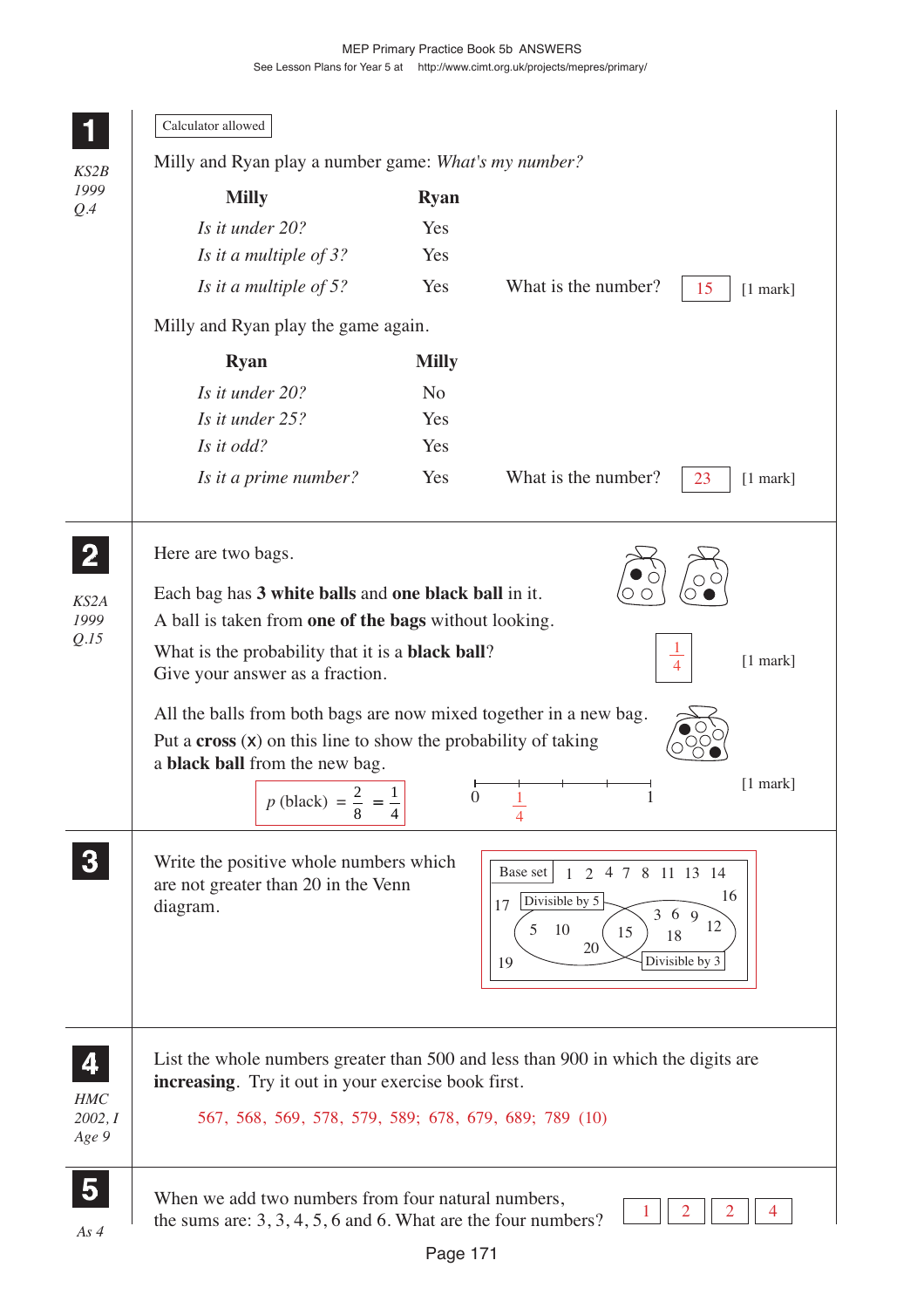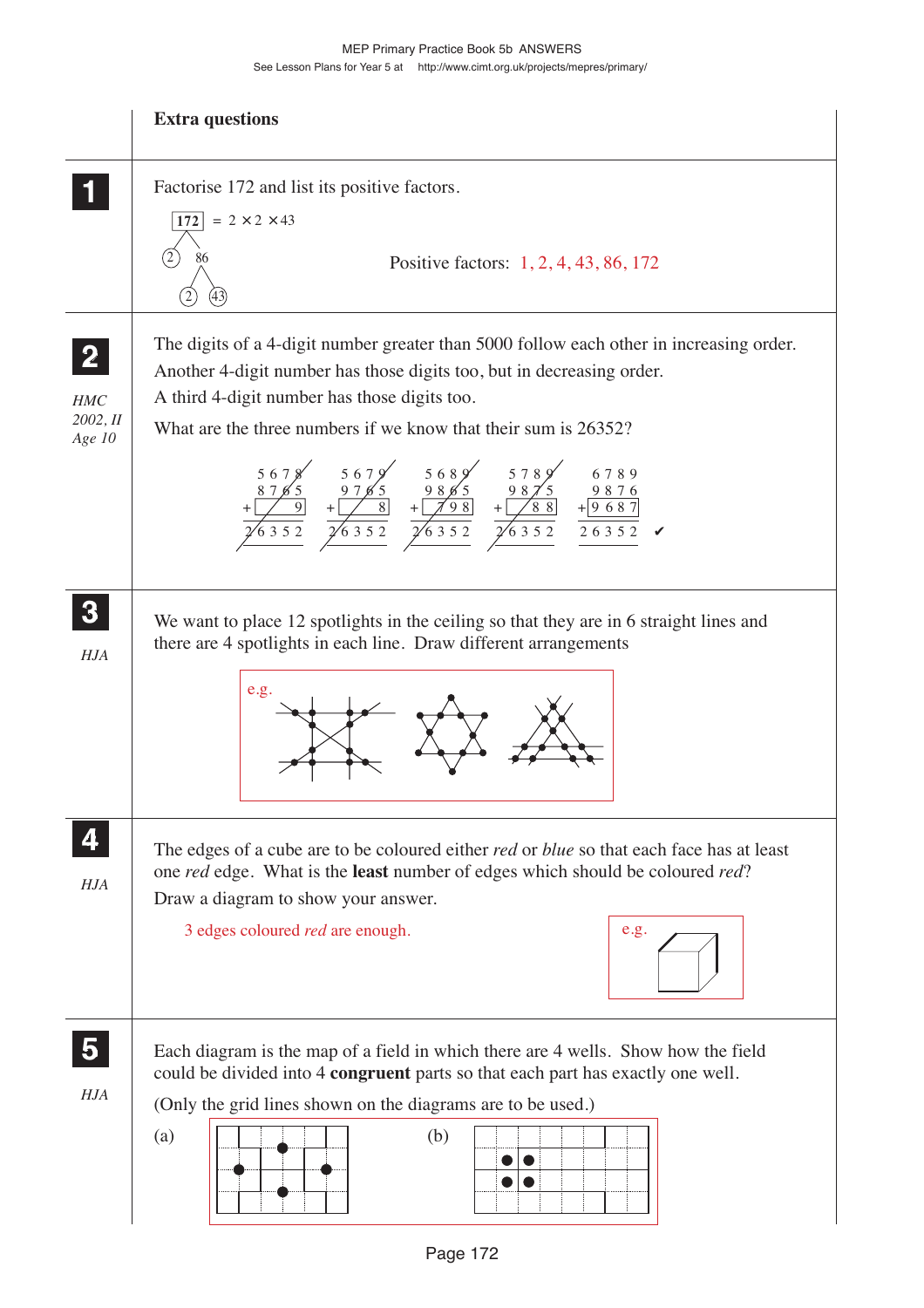Fill in the missing numbers so that the product of any two **adjacent** numbers is the **1 11 11** number directly above them. 9000 150 **60 10** 15 6 3 5  $2 \mid 5 \mid 3$ **2 22** Sannir spins a **fair** coin and records the results. **22**  $\sim$ In the first four spins, **'heads'** comes up each time. *KS2B* Sannir says, '*A head is more likely than a tail*.' *1999 Q.15* Is he **correct**? Circle Yes or No. YES / NO [1 mark] Give a reason for your answer. [1 mark] e.g. He is not correct because there are 2 possible outcomes, a head or a tail, and as the coin is fair, each outcome is equally likely. Calculator allowed **3 33 33** 18 labels A shop sells sheets of sticky labels. *KS2B* On each sheet there are **36 rows** and *1999* **18 columns** of labels. *Q.16* 36 labels How many labels are there altogether in **45 sheets**?  $\Gamma$ ПĒ ПĒ ח ר ח ר ח ר *Show your method. You may get a mark. Plan*:  $36 \times 18 \times 45 = 29160$  *C:* 3 6 6 4 8 on each sheet $\times$  1 8  $\times$  4 5 2 8 8 3 2 4 0 3 6 0 +  $+25920$ 29 160 labels on 45 sheets 6 4 8 [2 marks] 9 1 6 0 2 Harry has **six** tins of soup. Pea Soup | Tomato Soup | Chicken Soup **4 44** The labels have fallen off. **44** Here are the labels and tins. Pea Soup | Tomato Soup | Mushroom Soup *KS2B 1999 Q.18* Harry chooses a tin. What is the **probability** that it is a tin of **Pea Soup**? 2 1 [1 mark]  $\left[\frac{2}{6} = \frac{1}{3}\right]$ Give your answer as a fraction. ⎦ ⎥ What is the **probability** that the tin he chooses is **not** a tin 4 2  $\left[\frac{4}{6}=\frac{2}{3}\right]$ [1 mark] of **Tomato Soup**? Give your answer as a fraction.  $\rfloor$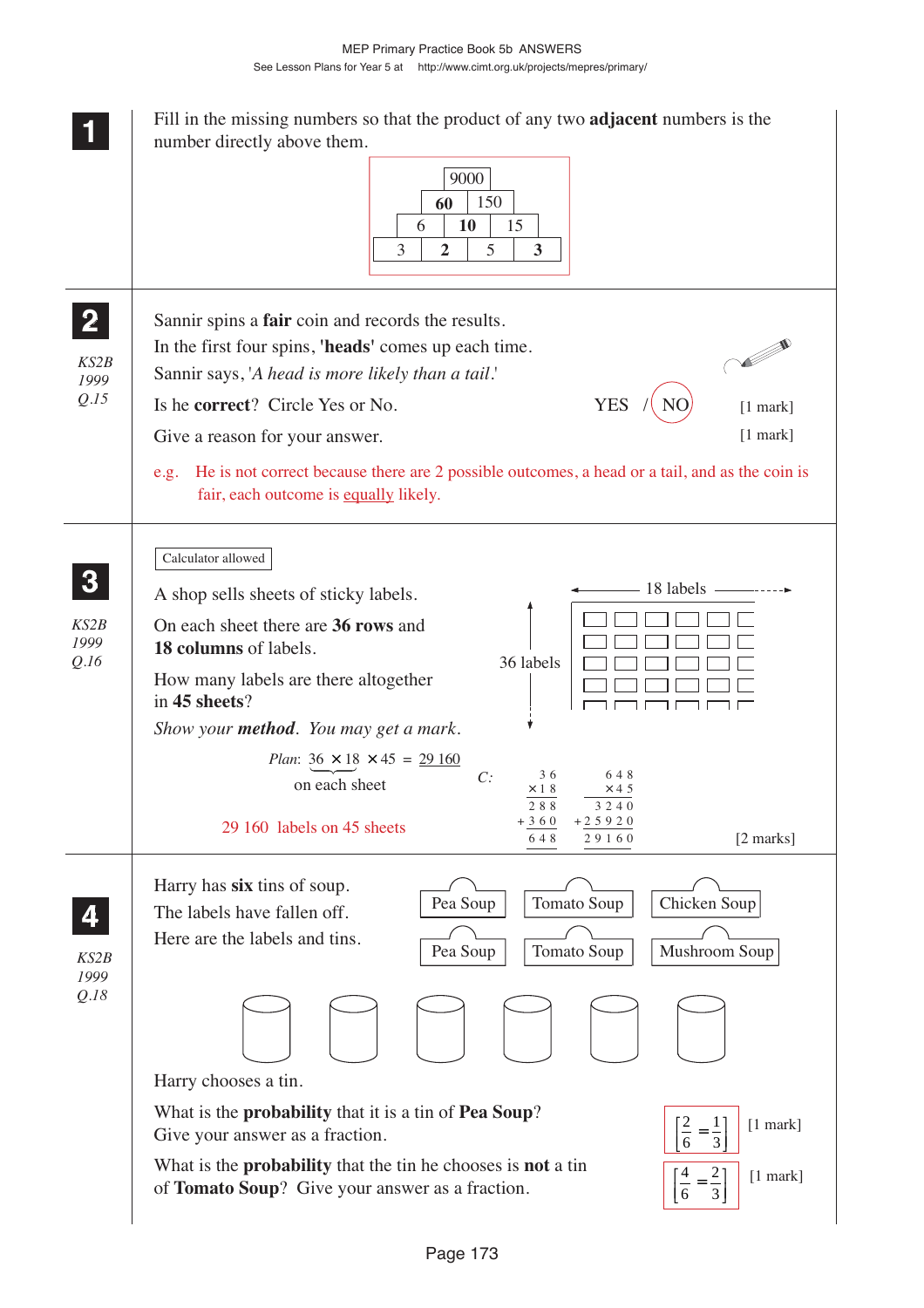|                                       | Factorise 174 and list its positive factors.<br>174<br>$= 2 \times 3 \times 29$                                                                                                                                                                                                                                                                                                                                                                                                                         | Positive factors:<br>1, 2, 3, 6, 29, 58, 87, 174                                                                                                                                              |                                                                                  |  |
|---------------------------------------|---------------------------------------------------------------------------------------------------------------------------------------------------------------------------------------------------------------------------------------------------------------------------------------------------------------------------------------------------------------------------------------------------------------------------------------------------------------------------------------------------------|-----------------------------------------------------------------------------------------------------------------------------------------------------------------------------------------------|----------------------------------------------------------------------------------|--|
| $\overline{2}$<br>HJA                 | <i>Freddy Fox</i> decided that from that day forward he would always tell the<br>truth on Mondays, Wednesdays and Fridays but he would always tell<br>lies on the other days of the week<br>One day he said, 'Tomorrow I will tell the truth.'<br>On which day of the week do you think he said this?<br>Saturday                                                                                                                                                                                       |                                                                                                                                                                                               |                                                                                  |  |
| $\boldsymbol{3}$<br>HJA               | Two barrels of equal size contain oil. One of the barrels is full and the other is half full.<br>Their masses are 86 kg and 53 kg.<br>What is the mass of an empty barrel?                                                                                                                                                                                                                                                                                                                              | $20 \text{ kg}$                                                                                                                                                                               |                                                                                  |  |
| HJA                                   | Andy, Betty, Cindy and Danny are walking down a mountain and need to go through a<br>narrow, dark tunnel but have to overcome these difficulties.<br>They have a torch which has only 12 minutes of power left.<br>Andy is able to walk through the tunnel in 1 minute, Betty in 2 minutes, Cindy<br>in 4 minutes and Doris in 5 minutes.<br>They are all scared of the dark, so each of them will need the torch.<br>The tunnel is so narrow that only 2 of them can walk through it at the same time. |                                                                                                                                                                                               |                                                                                  |  |
|                                       | Is it possible for them all to get through the tunnel?<br>If so, how could they do it? If not, why not? Yes, they could all get through the tunnel.<br>Total time: 12 mins                                                                                                                                                                                                                                                                                                                              | $A + B$ go through at the same time<br>A returns with the torch.<br>$C + D$ go though at the same time.<br>B returns with the torch.<br>A and B go through together.                          | (2 minutes)<br>(1 minute)<br>$(5 \text{ minutes})$<br>(2 minutes)<br>(2 minutes) |  |
| $\overline{\mathbf{5}}$<br><b>HJA</b> | Write the natural numbers from 1 to 9 into a 3 by 3 grid so that:<br>3-digit number in the bottom row;<br>the 3-digit number formed in the right column.<br>5<br>7<br>e.g.<br>8<br>4<br>3<br>9<br>9<br>6                                                                                                                                                                                                                                                                                                | the sum of the 3-digit numbers formed in the top and middle rows is equal to the<br>the sum of the 3-digit numbers formed in the left and middle columns is equal to<br>8<br>3<br>6<br>5<br>4 |                                                                                  |  |